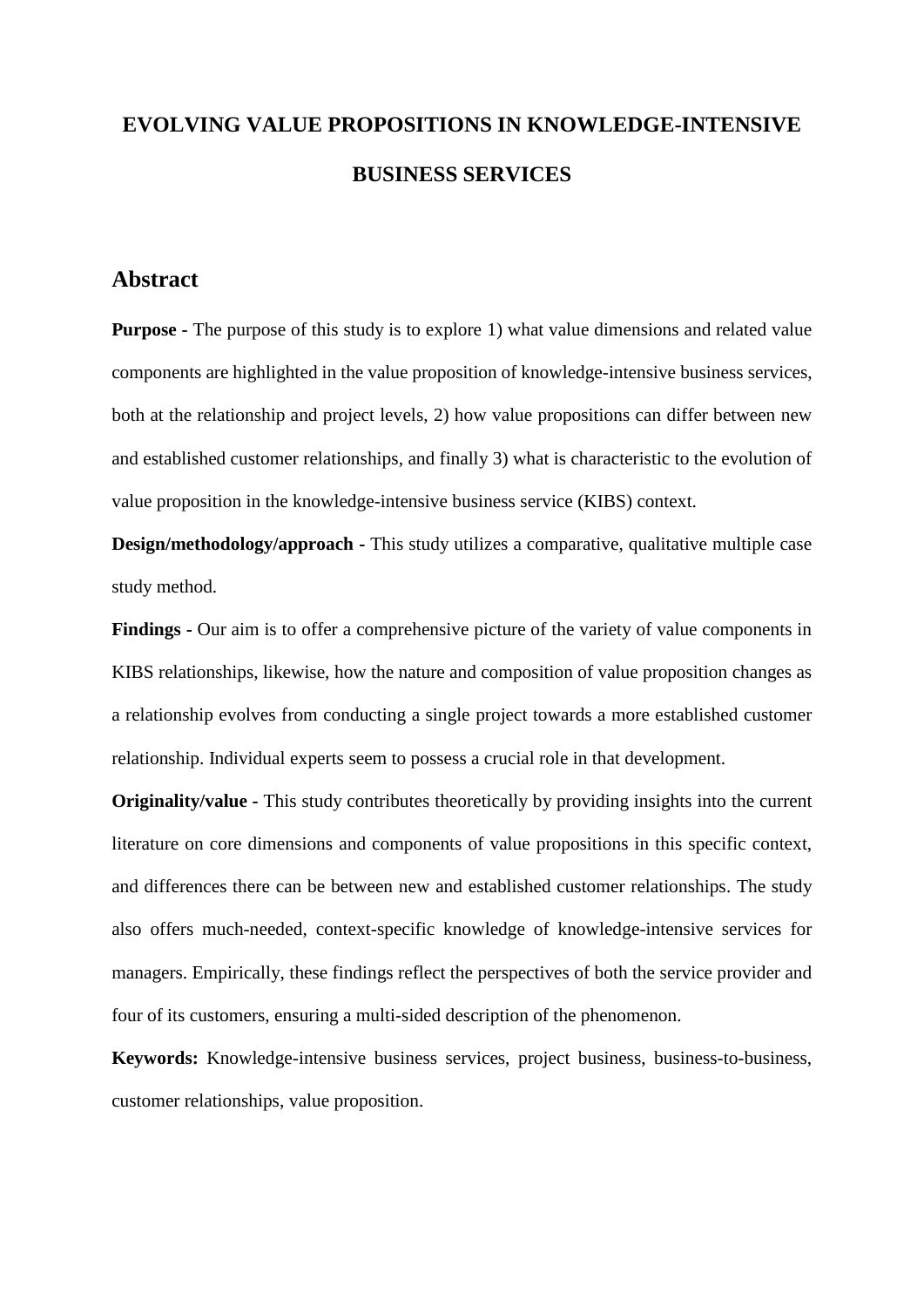# **1. Introduction**

In today's business market, an innovative service offering is not enough. The value of a product or service must be crystallized for the customers (Olavarrieta & Friedmann, 2007). Thus, a competitive advantage in a service-based business depends, to a large extent, on its ability to develop a *value proposition* focusing on the customer's value-creation needs (Tokman & Beitelspacher, 2011). That proposition is further tested by its ability to attract targeted customer segments and also by its clarity to guide the service organization in the right direction (Rintamäki et al., 2007). It has been suggested that value propositions should be a fundamental part of an organization's business strategy (Anderson et al., 2006), moving the strategic focus from internal planning to customer experience and value creation. For example, according to Wouters & Kirchberger (2015), the process of crafting a value proposition stimulates an organization to consider their products, services, and technology from the customer's perspective, supporting, representing, learning about, and transforming prevailing knowledge.

The diversity of value propositions increases with a firm's desire for a competitive advantage (Perrey et al., 2004), and the distinctiveness of a value proposition determines whether customers choose to buy or not. In business-to-business (B2B) markets, value propositions can be context- and/or relationship-specific (Ballantyne et al., 2011), and they should reflect the length and history of the relationship between the organization and the customer (Kowalkowski, 2011). Indeed, there is no single picture of B2B relationships; they can vary from simple, standardized and transactional purchasing to close, long-term, collaborative relationships. These established relationships typically involve close interaction, mutual adaptation, dependency, reciprocity and trust (Cannon & Perreault, 1999; Ford et al., 2003) that is not characteristic to new or transactional, more superficial relationships in their early development stage. All these relational characteristics naturally influence the nature of an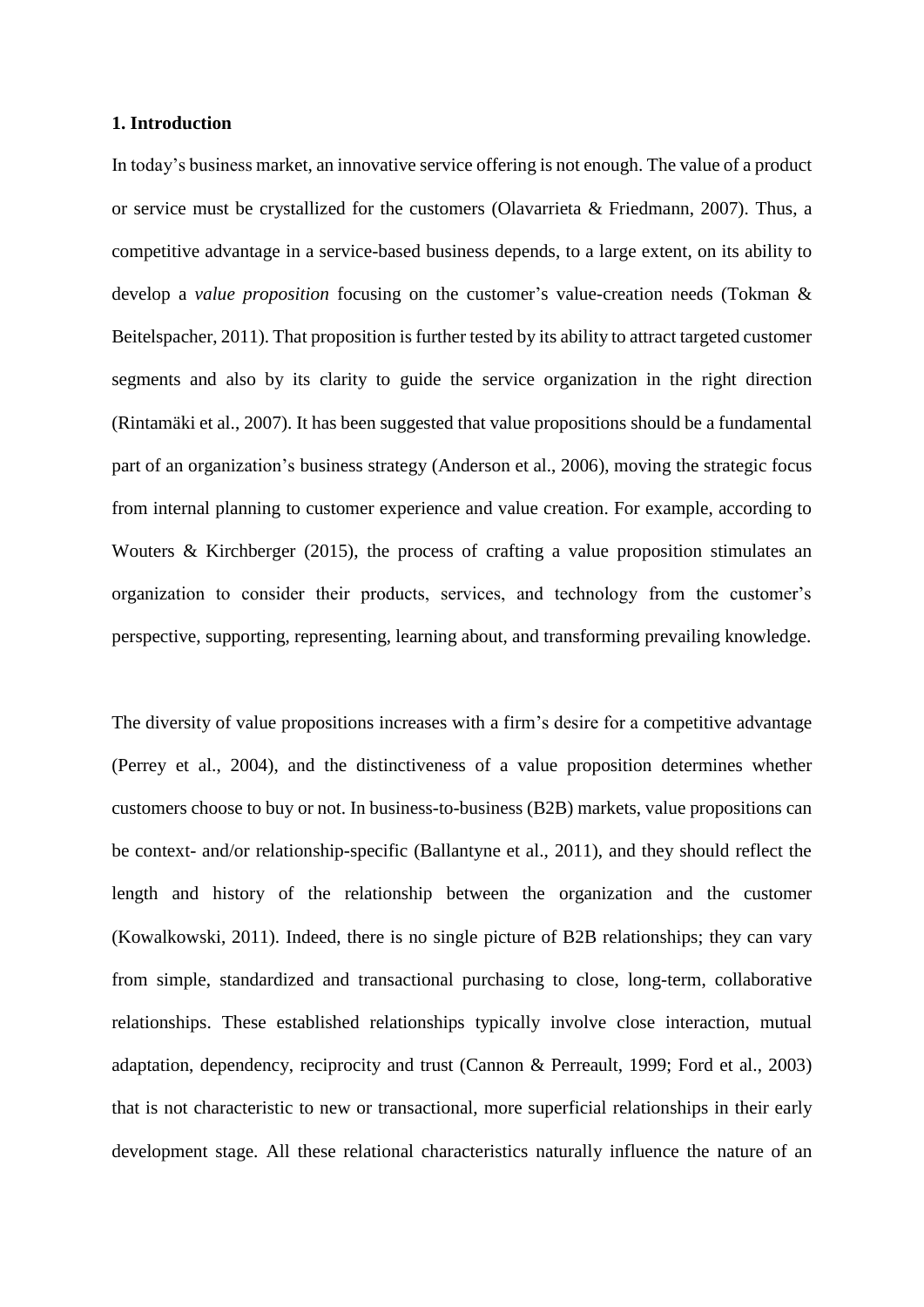attractive value proposition for the customer, and how the value proposition is communicated in general.

Knowledge-intensive business services (KIBS), or professional services, are a type of service that is strongly based on the expertise of the individuals working for the organization (Løwendahl, Revang & Fosstenløkken, 2001; Von Nordenflycht, 2010). The services these firms provide are characteristically complex and customized; thus, intensive interaction with the customer is often required when delivering the service (Dawson, 2000; Malhotra & Morris, 2009), in both established relationships – and also potentially when collaboration first begins. High levels of interaction are needed first and foremost because of the abstract and complex nature of the service in question. For the customer, it might be challenging to form expectations for an upcoming service experience because of the knowledge asymmetry between the parties; indeed, often the customer him/herself is not an expert in the area, but has to rely on a professional at work. This potentially creates implicit or sometimes unrealistic expectations. Furthermore, in addition to a professional´s capabilities, the customer possesses an important role in value co-creation; for information on context, their field-specific expertise etc. is a valuable asset in service co-creation (Aarikka-Stenroos & Jaakkola, 2012). However, in this, the challenge lies in customers being often unable to describe their needs and desires (some of which are subconscious and/or still hidden), let alone objectively compare all the competing options (Ojasalo, 2001). Thus, professionals need to 'teach' their customers to see the value they can gain in the long run. In this context, the importance of value propositions becomes highlighted.

As mentioned, in the best case, value propositions can also serve as a company-internal guiding force, developing capabilities to internally coordinate, accumulate, and codify knowledge,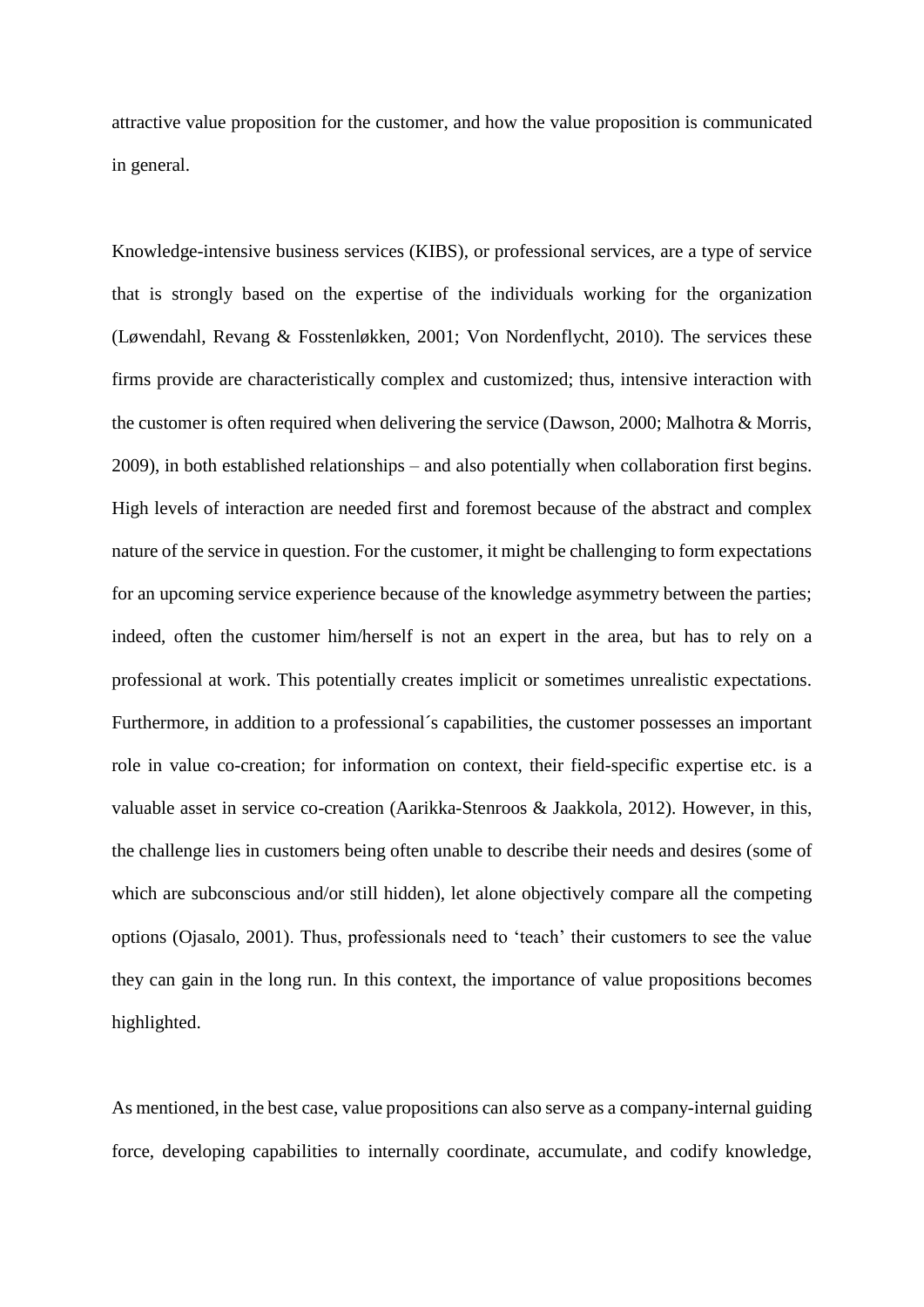which is crucial in the value co-creation with the customer (Greenwood, Li, Prakash  $\&$ Deephouse, 2005; Lara, Palacios-Marques & Devece, 2012). For example, in firms offering knowledge-intensive services, it is important to possess the ability to combine a variety of knowledge types into innovative, novel offerings for the customer (Cavusgil et al., 2003; Larsen, 2001; Payne et al., 2008). However, this ability is not necessarily considered a strength, instead more as a typical 'weak point' for professional organizations because of the lacking common direction, lacking knowledge codification, and fragmented and individualistic culture characteristic to these organizations (e.g. Kerkhoff et al., 2003; Nätti & Ojasalo, 2008a, b; Nätti & Still, 2007; Von Nordenflycht, 2010). Organization-level knowledge coordination practices may be underdeveloped and hinder efforts to combine a variety of types of expertise into a single offering for the customer (Nätti and Ojasalo, 2008; Larsen 2001). Furthermore, this challenge that knowledge coordination represents may cause fragmented and incomplete services to be delivered to customers (Nätti & Ojasalo, 2008a). Thus, in the optimal case, strong value propositions may serve as an important organizational "schema", guiding customer cooperation towards the same direction in an otherwise fragmented professional and collegial environment. Indeed, this is one reason why a knowledge-intensive service relationship is a fruitful and interesting context to explore the nature of value propositions.

In recent years, there has been an increasing interest towards conception of value proposition. However, detailed and practical understanding of value propositions seems to be lacking (Truong et al., 2012). This is also true in the field of knowledge-intensive services. Although there are valuable studies of value co-creation and value outcomes in KIBS (e.g., Lapierre, 1997; Aarikka-Stenroos & Jaakkola, 2012; Mustak, 2008), the current literature is scarcely related to how different value elements are stressed in different types of KIBS business-tobusiness relationships. Thus, a research gap can be found in exploring value propositions in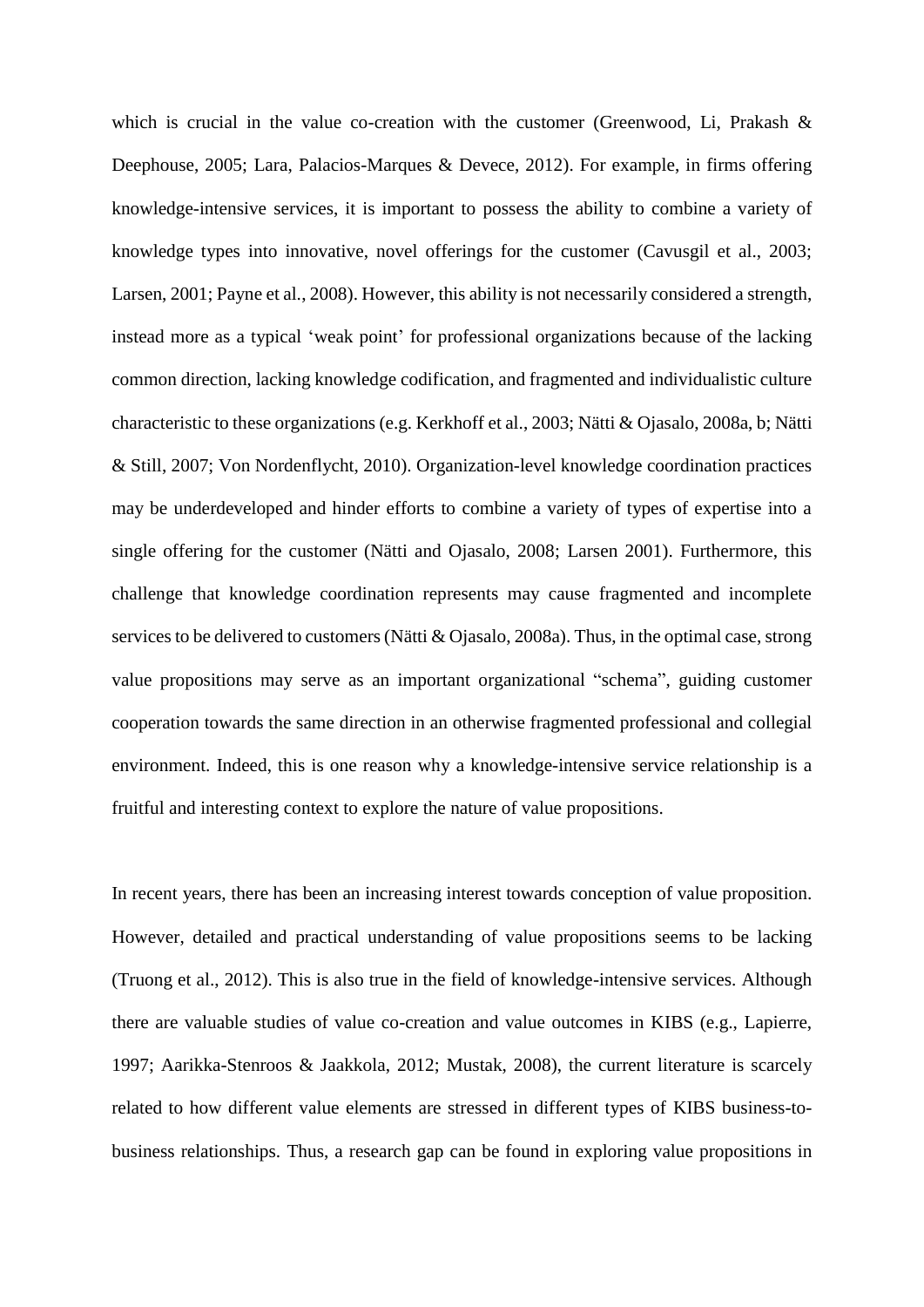customer relationships of KIBS firms, and especially what kinds of value propositions firms create (or should create) for their customers, or with their customers at different stages of the relationship. Against this backdrop, this study seeks to contribute to the extant literature by exploring 1) what value dimensions and related value components are highlighted in the value proposition of KIBS firm, both at the relationship and project levels 2) How value propositions can differ between new and established customer relationships, and finally 3) what is characteristic to evolution of value proposition in the KIBS context.

This study proceeds in the following manner. First, we discuss the relevant research on value propositions and customer relationships for knowledge-intensive firms, forming our tentative framework. Next, we explain the research setting and data collection, and likewise define our findings. We then conclude our study with a discussion of the theoretical and managerial implications of this research.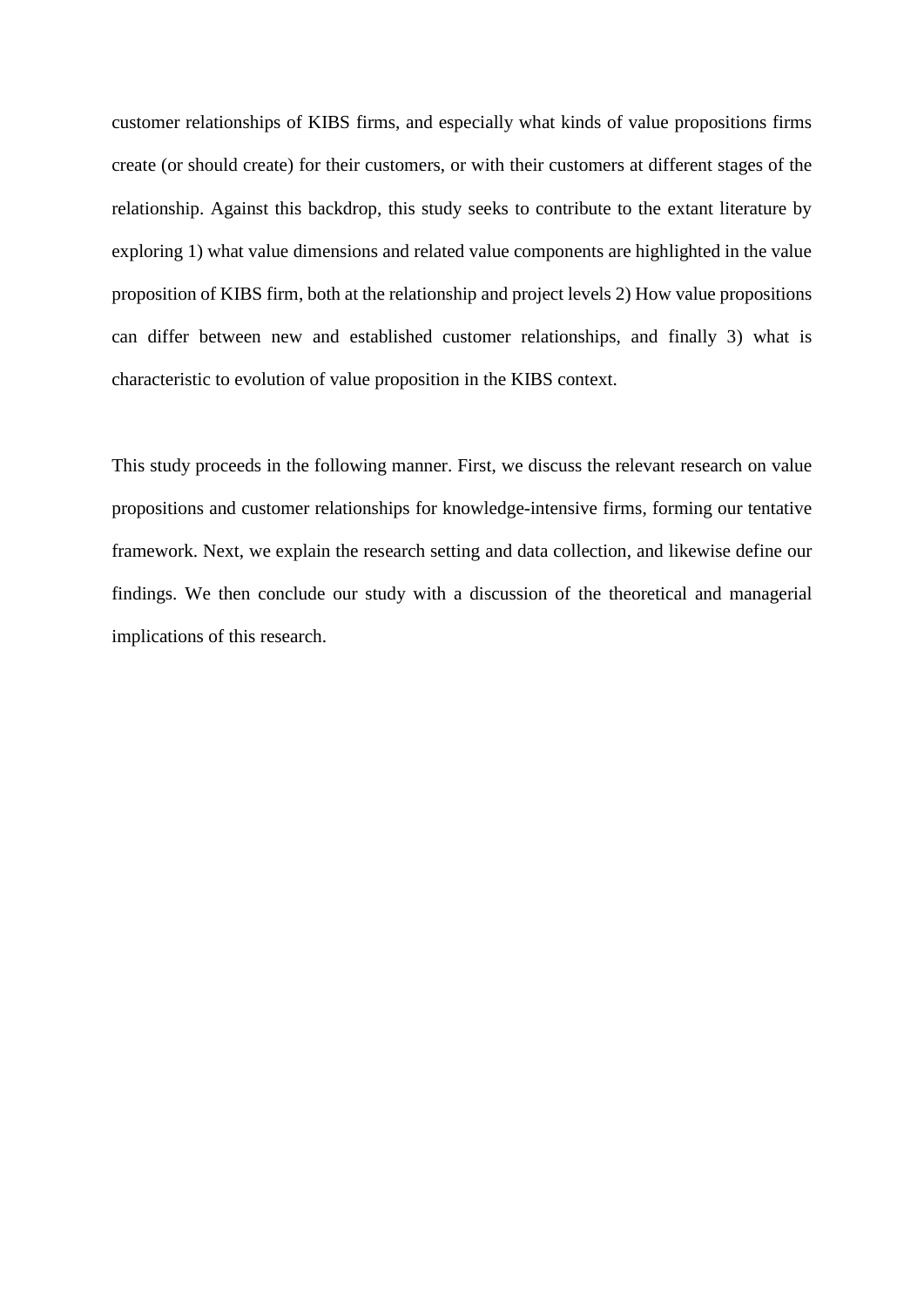#### **2. Varying value propositions in varying customer relationships - literature review**

Today's business market is tough. Customers are becoming increasingly demanding, which means that issues, such as an ability to offer the right resources for the customer, value creation, perceived trust, commitment, and economic satisfaction, become crucial criteria for firm representatives to consider when deciding with whom they want to cooperate in the industrial market. In this environment, the meaning of value proposition is highlighted in initiating new customer relationships, likewise in developing existing ones.

*Nature of value proposition.* A value proposition is a promise of reciprocal value between organizations and their customers (Kowalkowski, 2011; Truong et al., 2012). Because the organization cannot create or deliver value independently (Vargo & Lusch, 2004), it always requires the responsibility of a service system, i.e. collaborating network of suppliers and customers taking on interchangeable, initiating, and participating roles (Truong et al., 2012; Chandler & Lusch, 2015) Thus, the formation of value propositions should not happen in isolation but instead in collaboration, forming value for both the service provider(s) and the customer(s) (e.g., Ballantyne & Varey, 2006; Aarikka-Stenroos & Jaakkola, 2012; Mustak, 2018). In a knowledge-intensive professional environment, this mutuality is even further highlighted, because, as mentioned, in such an ambiguous and abstract environment, value proposition can offer more solid grounds for collaboration, likewise common cognitive schema to guide professionals in their work.

According to Anderson et al. (2006), there are three kinds of value propositions: (1) all benefits, (2) favorable points of difference, and (3) resonating focus. The 'all benefits' proposition lists all benefits the organization *believes* the offering provides, and value propositions are developed without much customer interaction, for example in a new customer relationship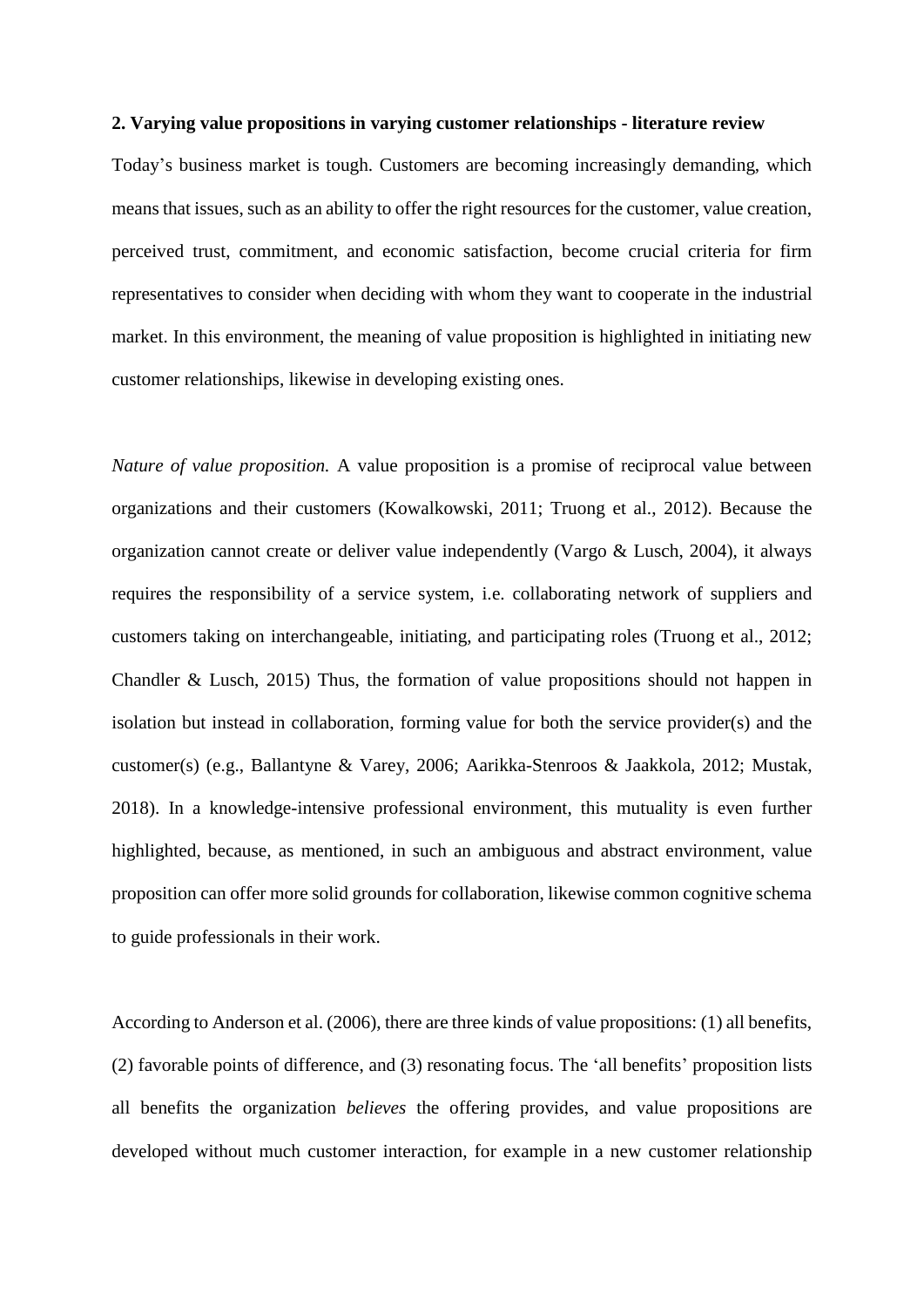where collaboration is not developed yet. The 'favourable points of difference' proposition stresses how value propositions are *distinguished* from others, and thus requires a more profound understanding of the customer value-creation process and related challenges (e.g. Storbacka et al., 2008). The 'resonating focus' proposition is often realized in established relationships, since it acknowledges the customer's desire to do business with organizations who *understand* the critical issues of the customer's business, and it delivers value propositions that are *distinct* and captivating (Anderson et al., 2006). At this point, and considering the specific knowledge-intensive context of this study, we would assume that the last "type" of value proposition resonates with what we would think is the ideal state in developed professional service relationships.

*Dimensions of value proposition.* Taking another and more-detailed perspective, Rintamäki et al. (2007) identify four key *dimensions of value* in value propositions: economic, functional, emotional, and symbolic. *Economic value propositions* emphasize potential cost savings and price-related issues, for example. *Functional value* propositions are based on, for example, trained personnel, practical know-how, and project management capabilities, to mention a few, that can be beneficial in value formation with the customer. *Emotional value* propositions focus on feelings - like the feeling of safety and security, or perceived trust in the relationships. Mustak (2018, see also Lapierre, 1997) refers in his study of KIBS value outcomes to relational value, which refers to similar value components (named emotional here). Because, in this study, relational vs. episodic (project) aspects are considered, we chose to use "emotional" here to avoid conceptual confusion. Finally, in consumer markets, *symbolic value* propositions can emphasize self-expression through socially interpreted codes; but in industrial markets, they can be seen, for example, as a willingness to cooperate with firms with good credibility and reputations (Lapierre, 1997) or firms using preferred technologies.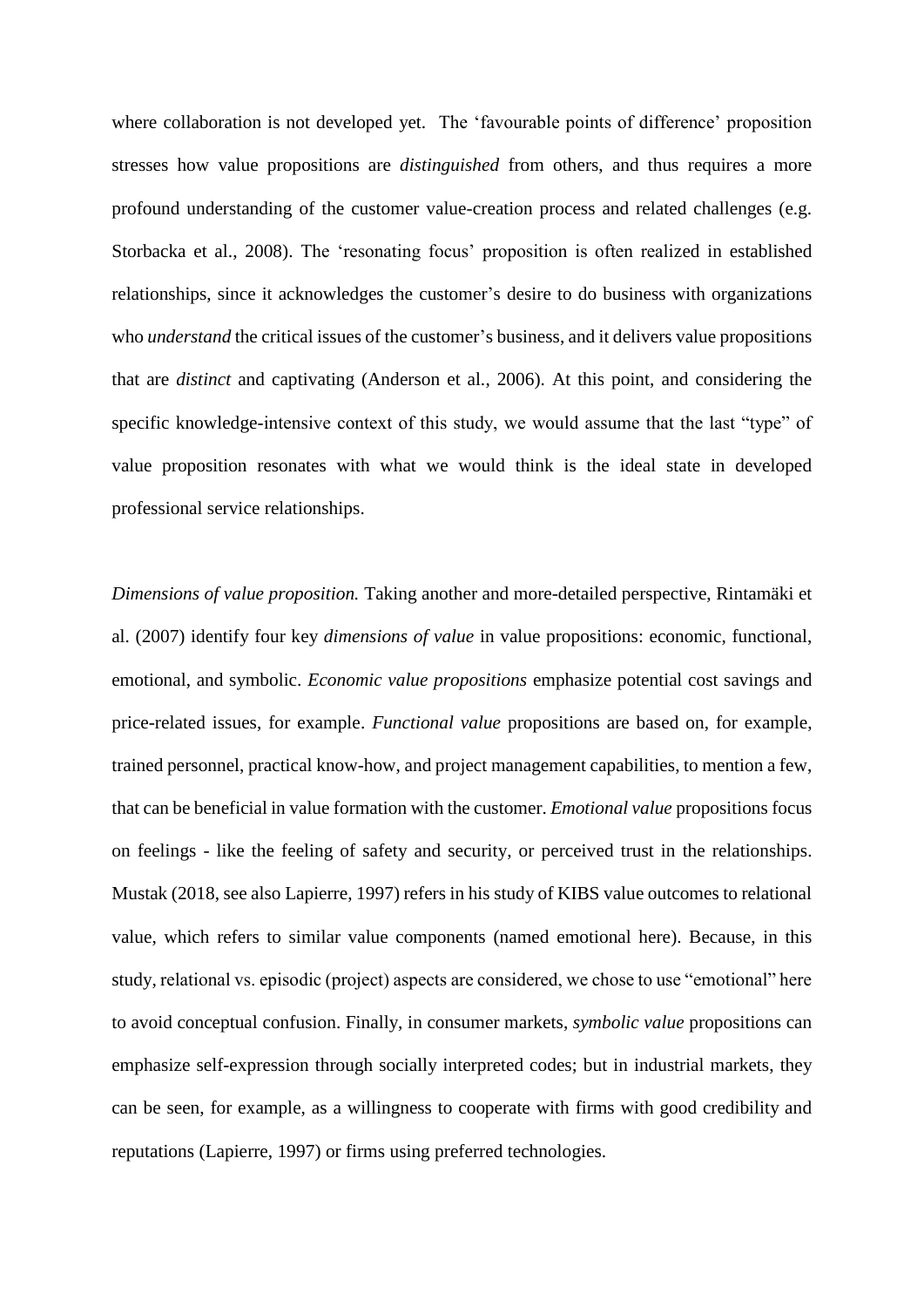It has been proposed that economic and functional value propositions are more likely to represent points of parity, being elements that feature the same performance or functionality as alternatives (e.g., Anderson, 2006), whereas emotional and symbolic value propositions may represent points of difference: elements that can really make the organization's offering superior or inferior to the alternatives, seeking real differentiation from the elementary competition and an aim to gain a more lasting and genuine competitive advantage (Rintamäki et al., 2007).

*Value proposition – reflection of the relationship in question?* According to Patala et al. (2016), close interaction is required to identify the customer's key value creation processes and forming value propositions to represent consistence between supplier and customer. As mentioned, this can be especially the case in knowledge-intensive services, where customer´s resources are constantly intertwined with service provider´s resources to form services (Bettencourt et al. 2002; Aarikka-Stenroos & Jaakkola, 2012). Naturally, close collaboration and the related availability of their context-specific knowledge favor the development of solutions that better meet their needs. (Falasca et al., 2017; Ballantyne et al., 2011), bridging the cognitive gap and knowledge asymmetry, which often exists between partners in a knowledge-intensive context (Preikschas et al., 2017). Thus, considering this interactive nature of problem solving, it is assumed that value propositions are characteristically co-created, or "co-formed" in the KIBS relationships (Bettencourt et al., 2002; Mustak, 2018). Customers are 'knowledge carriers' participating in the reciprocal exchange of knowledge in the proposition formation (e.g., Kowalkowski et al., 2012).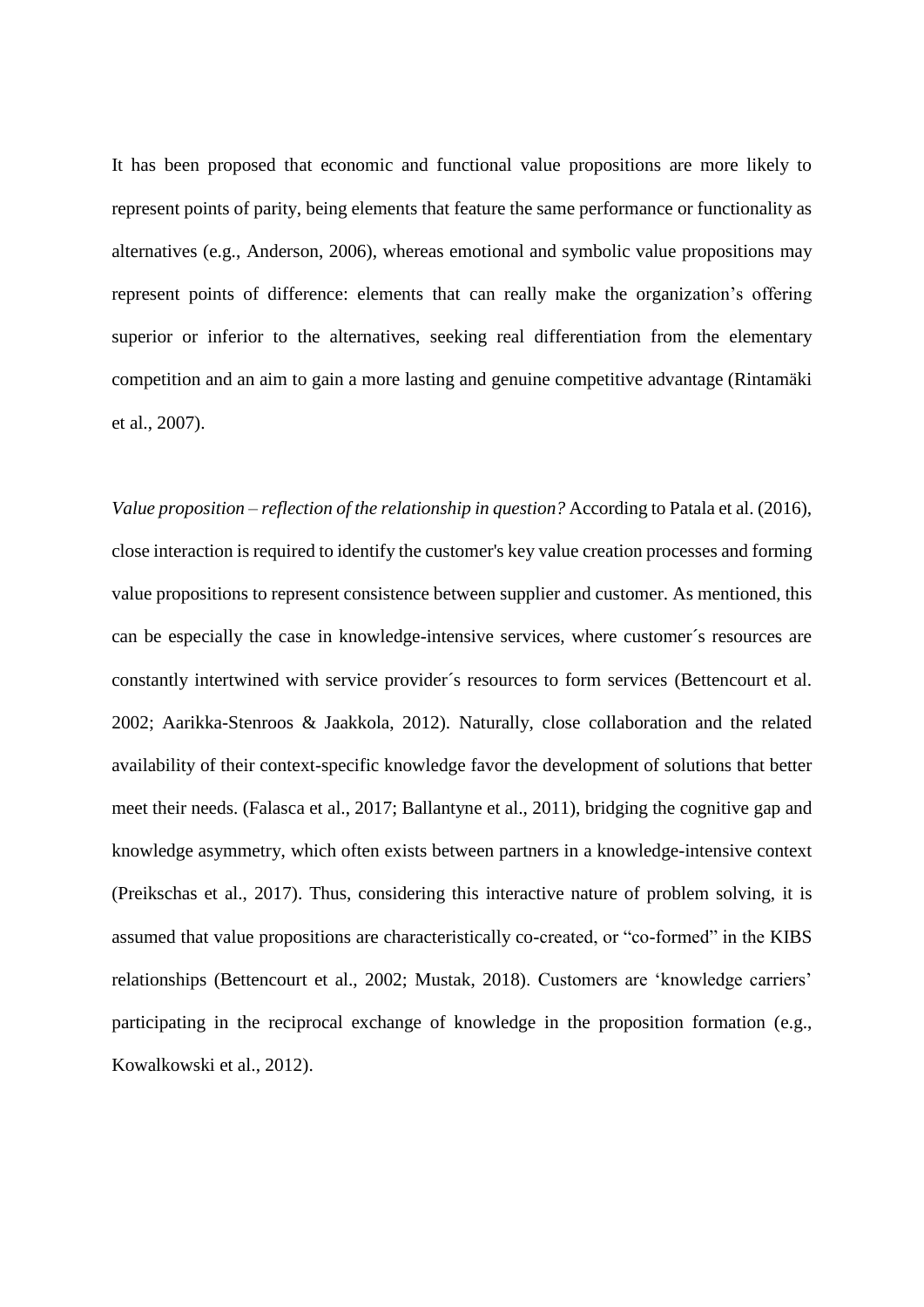Naturally, and as mentioned, this sharing and integrating of knowledge to form value propositions is facilitated by a long-term cooperation with the customer, suggesting that in established relationships, the process of creating mutual value propositions would be easier. In line with that, Kowalkowski et al. (2012) point out that long-term partners are likely to actively participate in joint innovation and learning activities, whereas short-term customers are less willing to enter into close relationships. In addition, learning outcomes, like better understanding of the strategic environment of the relationship (Mustak, 2018), can be facilitated in an established collaboration. Hence, it can be suggested that the nature of value propositions, likewise how those value propositions are created, reflect the length and history of the customer–firm relationship, as well as the specific context in question, in addition to the nature of the offering at hand.

We recognize that customer work in knowledge-intensive environments often takes the form of projects (Ojansivu et al., 2015). This is especially true for many knowledge-intensive services, also in technical consulting, which is our empirical context. Thus, we chose to analyze our research questions on two levels: 1) customer relationships and 2) projects. When focusing on a single project, temporal focus and limits of service encounters can be defined, since the aims of the project and its management form natural starting and end points for service episodes, which is seen in our empirical material, too. Projects can be seen as sequences in the relationship (see e.g., Holmlund, 2004; Lindgreen et al., 2012), influencing the long-term relationship and its development. Thus, these two levels are intertwined, and there is a constant dynamic between them. With the same customer, there can be many projects going on at the same time, but the business relationship can be seen as the one and only, including these sequences. The business relationship stays even though there are no active projects going on.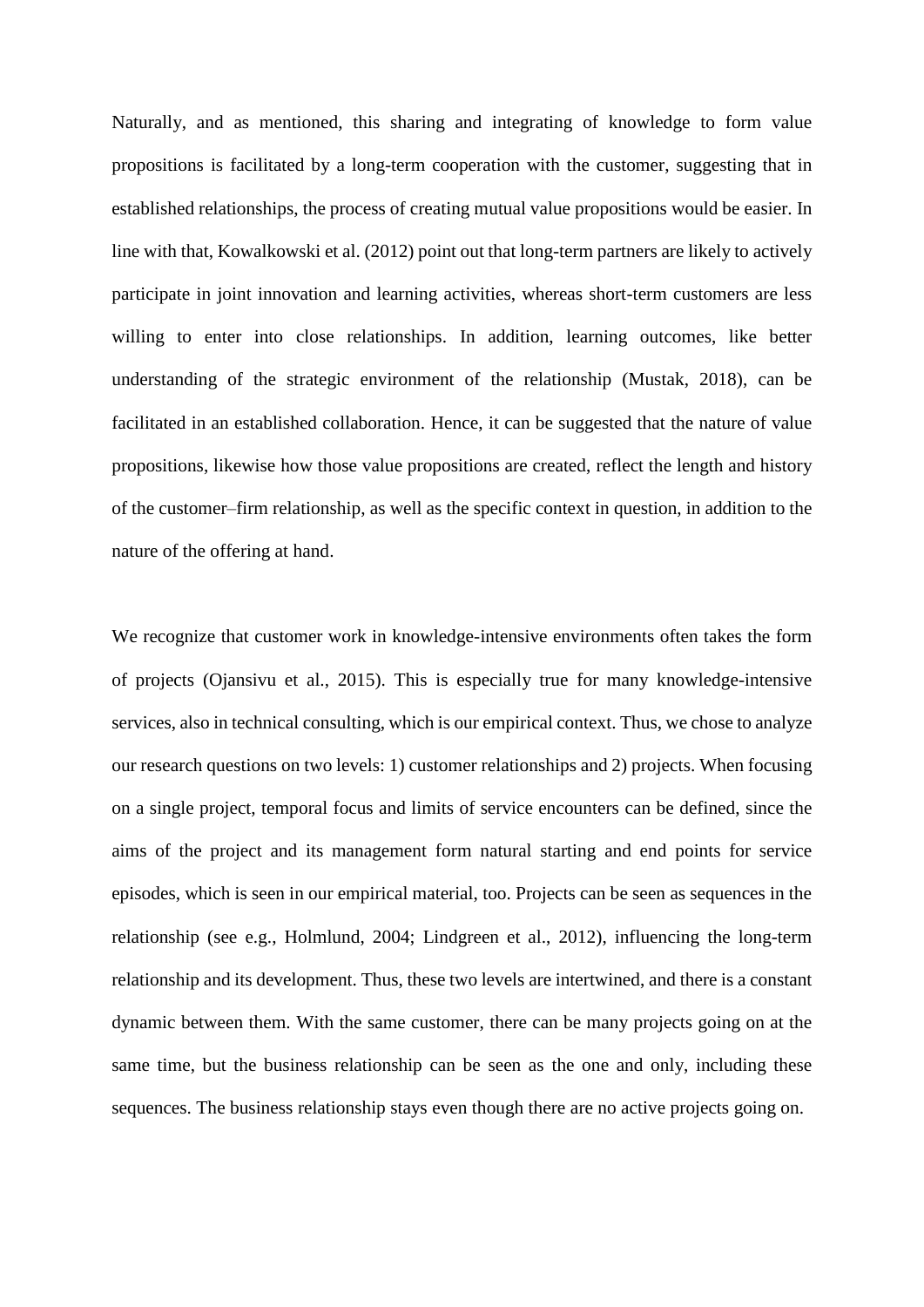From the literature, we found value dimension, such as economic, functional, emotional, and symbolic, divisions (Rintamäki et al., 2007). Those viewpoints are also utilized in our analysis to understand how value propositions are formed in the context of knowledge-intensive business relationships, and what kind of value practical components these dimensions can include (for example, a value component of good project management skills in a functional value dimension). Value components are something we search for and finally were able to categorize to value dimensions to understand the difference between new and established relationships, likewise evolution that can happen. In the following, these main points are gathered in the form of tentative framework.

# **---INSERT FIGURE 1 HERE---**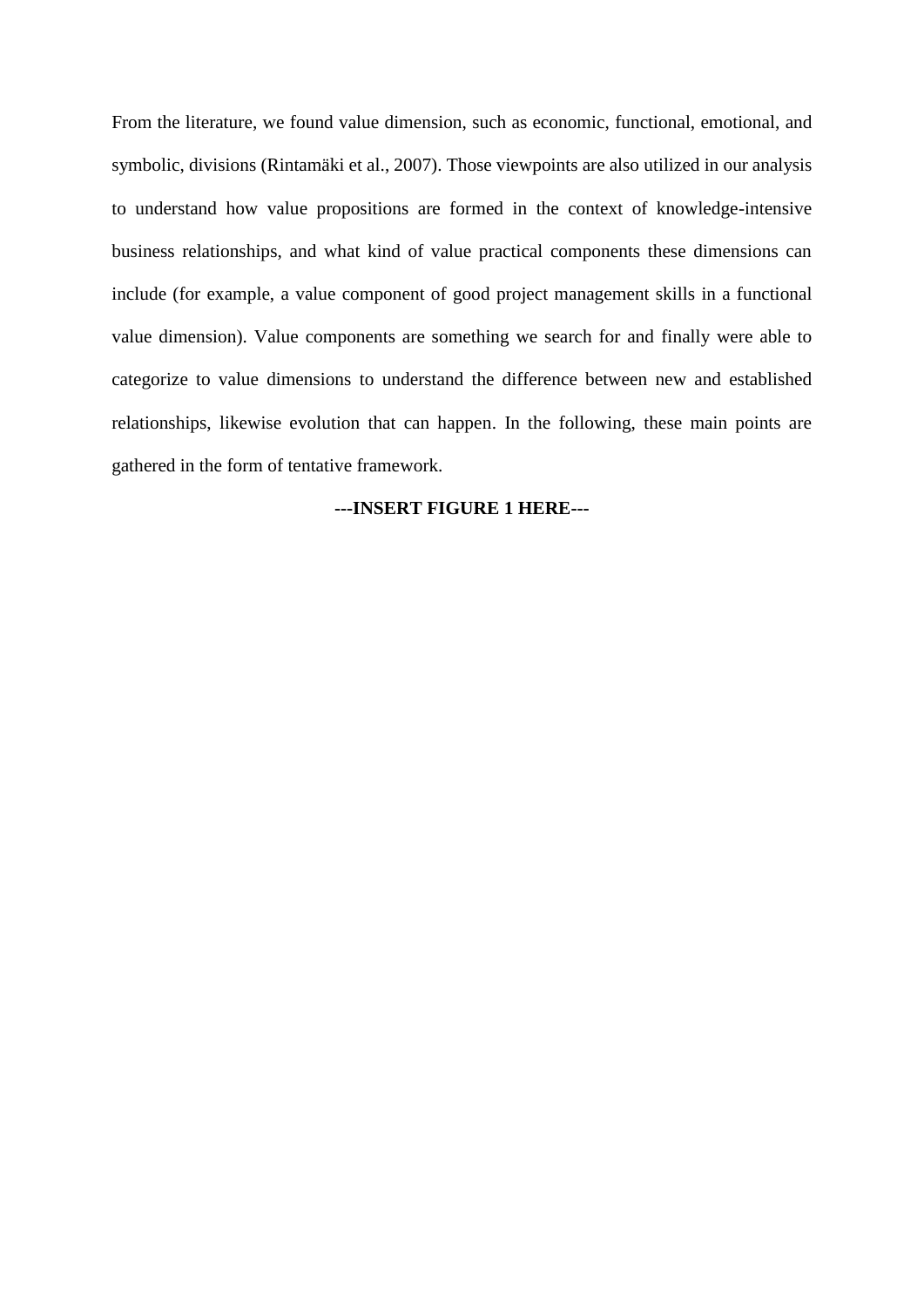# **3. Methodology**

This study uses a qualitative *case study* method to produce the most comprehensive description of the research phenomenon (Gummesson, 2005; Johnston, Leach & Liu, 1999). Case studies go beyond providing a static snapshot of events and cut across the temporal and contextual reality. Like other qualitative methods, case studies are basically concerned with the researcher's interpretation. We have chosen to apply this method because of the complex nature of the research phenomenon, its need to be studied in a natural context, and the fact that we have little theoretical knowledge of the phenomenon (Bonoma, 1985) which has also led us to the exploratory approach (Yin, 2003). This study investigates projects and relationships among multiple organizations, which are phenomena that especially benefit from a case study as they take place within a very specific KIBS context. As the evolution of the relationship is also scrutinized, it is important to understand the dynamic and temporal dimensions.

As this study is inductive and theory-building in nature, the multiple case study method allows for the cross-case analysis needed considering the aim of the study (Yin, 2003; Perry, 1998). This study is built around cases which, in practical terms, are projects of a knowledge-intensive service provider with four of its customers. These specific customer projects were selected to get a possibility to scrutinize different types of relationships, both new and established (for more detailed information, see table 1), to gain understanding of the nature of value components in different types of relational situations and dynamics between relationship and project levels, likewise evolutionary aspects of value proposition in this specific context. Every project examined (and related customer relationship either in its initial or established phase) is considered as one case. Both service provider and customer perspectives are analyzed within each case.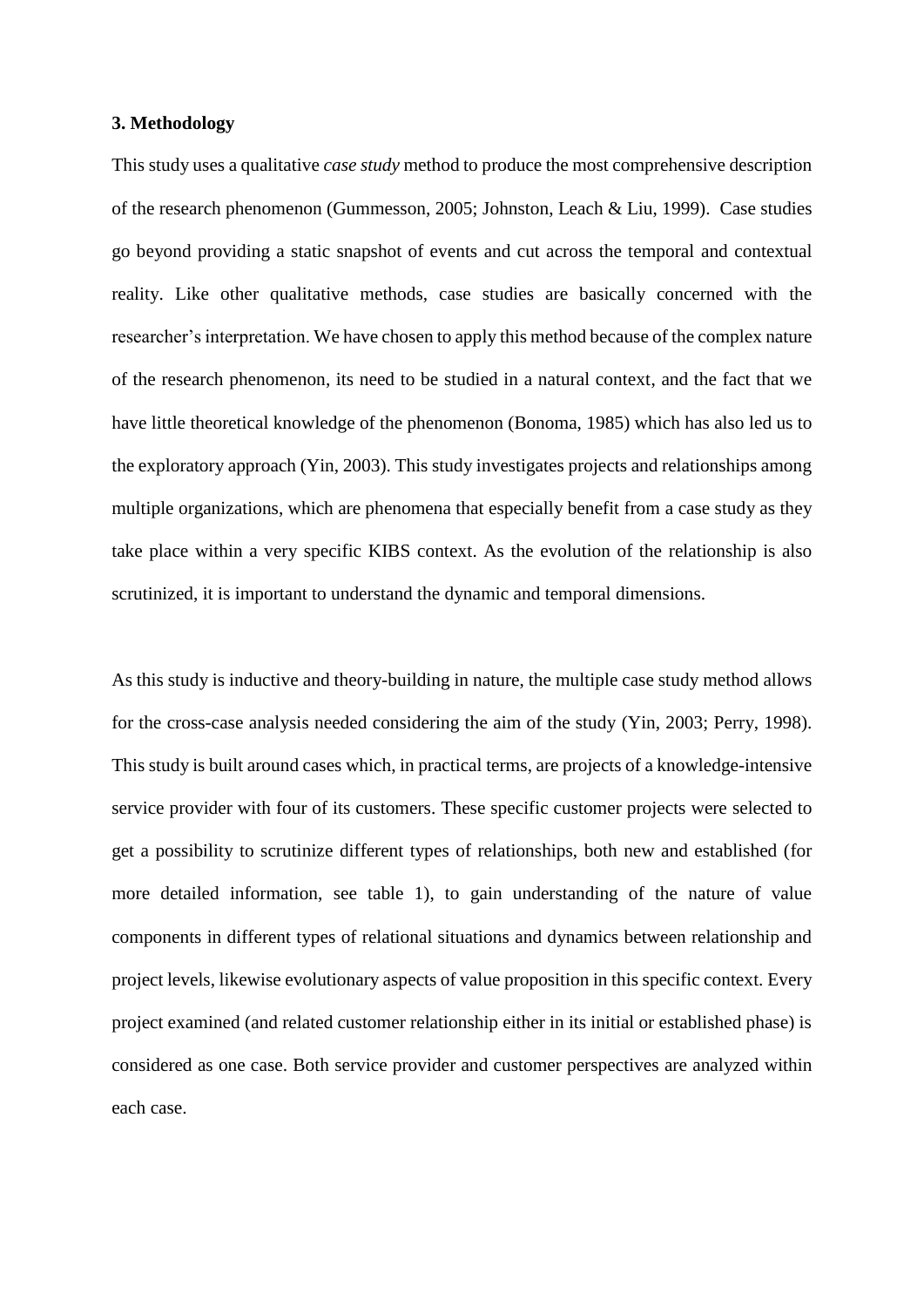# **3.1 Data gathering**

The service provider of this study is a global, knowledge-intensive service organization that offers engineering services to business customers. This study employs personal interviews as a primary data source. Altogether, 26 interviews were conducted in Finland, from February to May 2013. The interviews consist of 16 interviews with representatives of the service provider and 10 interviews with representatives of four of its customer firms, which specialize in metal, chemicals, water supply, and security services. Focusing on dyadic view, i.e. interviewing both the service provider representatives and customer representatives allowed us to gain a sufficient data set considering aim of the study. So, wider networked view on how interviewed customers collaborate with their own customers was not in our focus, although most of them were in direct contact with their own clientele.

The interviews were supplemented with multiple other, secondary data sources, such as meetings and workshops (and related memos), internal memos, company web sites and brochures. All these serve as means of triangulation and provide a more in-depth picture of the phenomenon (Bonoma, 1985).

# **---INSERT TABLE 1 HERE---**

Research project was conducted in close collaboration with companies, so member checking of data and related findings happened in many occasions. For example, this happened in variety of workshops organized and when final report was written to the service provider in question. For that report representatives of service provider also had possibility to give feedback. All the interviews used in this study were audio taped, as this allowed us to check our notes afterwards. The transcribed interviews include 230 pages of written script. More than one person was interviewed in every organization, which is additional form of triangulation (Perry, 1998).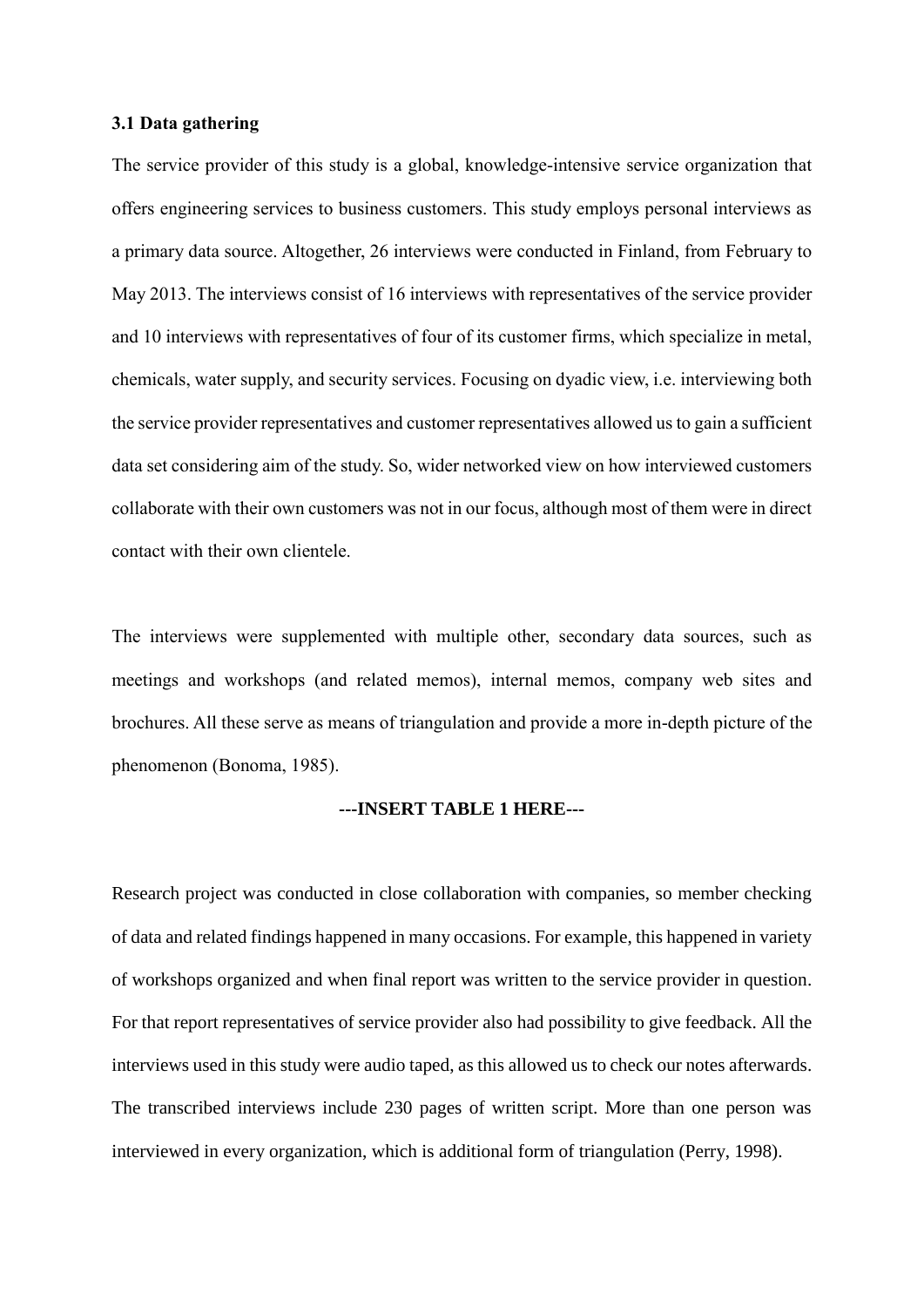#### **3.2 Data analysis**

Our data analysis logic was abductive in the sense that theoretical understanding and empirical analysis happened simultaneously to find new viewpoints (Dubois & Gadde, 2002). We began the analysis by reading all the transcripts thoroughly to obtain a first impression of the data. Coding of value dimensions (functional, emotional, economical, symbolic) and finding related themes helped us to further categorize concrete value components. After we got a holistic picture of value dimensions and related components, we moved towards trying to understand the evolutionary aspects of relationships by comparing value propositions in different types of relationships, at the project and relational levels. This kind of research setting allowed us to do within-case and cross-case analyses. Above described analysis procedure enabled us to strengthen the chain of evidence in present research. In addition, in the following section defining our findings, quotations from interviews justify conclusions about the differences between cases in the cross-case analysis (Perry, 1998).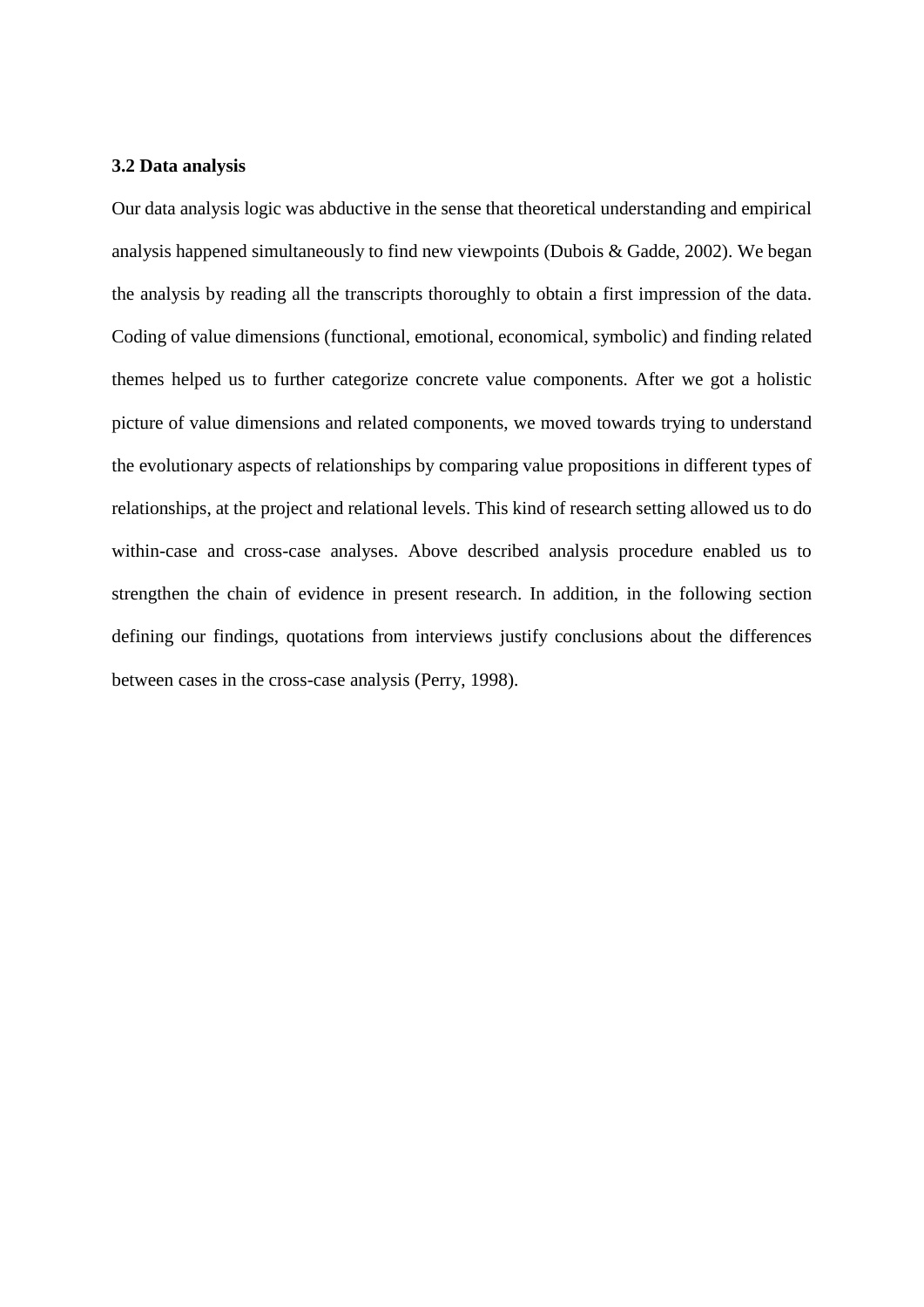#### **4. Forming value propositions in KIBS - analysis of the data**

As mentioned, there was one service provider involved in this study and four of its customers, each relationship representing one of cases of this study. According to the service provider´s representatives, general value proposition of this KIBS is based on its ability to provide a wide range of engineering services. In addition, the size of the company and its global operations are emphasized - both in service provider and customer interviews - as one important mean to offer functional value.

In the following four customer cases are described. Customer case 1 involves a new customer, customer case 2 involves a novel customer with a strictly defined contract (customer from the public sector), and customer cases 3 and 4 involve more-established accounts. These cases are examined to reveal how and why value propositions differ between the different customer relationships, and what kinds of value propositions customers perceive there to be.

#### **4.2 Customer case 1- New customer**

This customer is an SME providing a wide range of security and other support services for industrial companies. The customer is a *new customer* for the service provider. The implemented project concerned the renewal of pumps and the isolation of sanitary water in an industrial area. Customer 1 has a potential to become an established account, because it values having one partner who would be able to co-create value with the customer by delivering a wide range of projects, depending on the customer's needs:

'We have rather thought that we would have one reliable partner with whom to negotiate case by case -- depending on what we want.' *Customer 1, CEO*

For the value proposition of the first project together, the service provider firm relied on *promises to deliver quality and savings*, representing foremost economic value. Additionally,

<sup>&#</sup>x27;If we think about our strength against competitors, it lies in the fact that we are able to provide the whole scale of services, from evaluation to the implementation phase. That is our strength in a nutshell. And we are a large firm, operating globally.' *Service provider, head of department*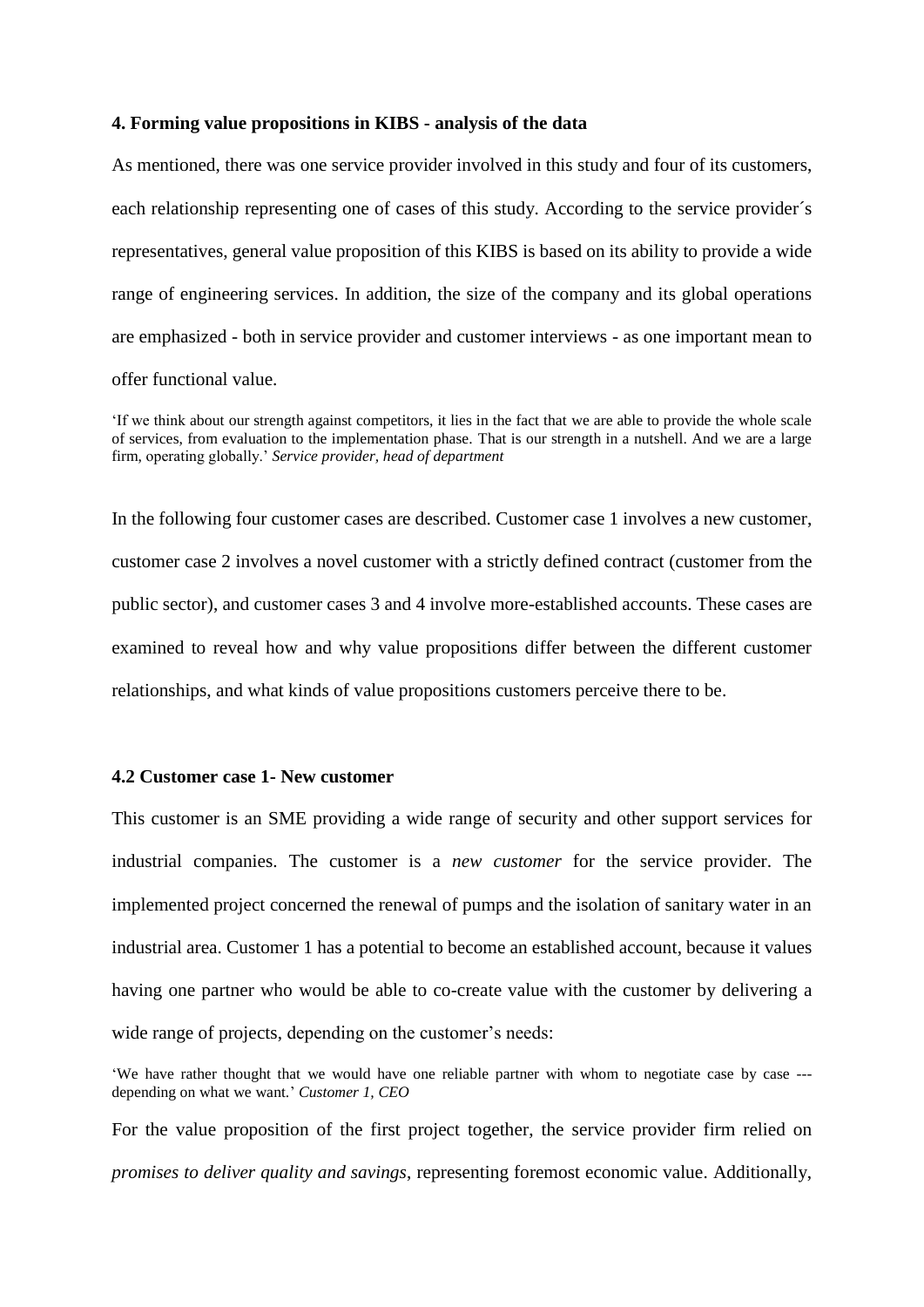related to project in question, the seller's value propositions emphasized the *understanding of the special features of the customer´s industrial context, like safety issues,* representing functional value. Likewise, the *co-creative process of planning and managing the project* (representing functional value) was brought up in the value proposition in these early stages of the relationship:

'I had good experiences (with the service provider's work) --- their work was accurate, and they questioned and took care of issues.' *Customer 1, CEO*

The price for the service was somewhat higher than those of its competitors, but the proposition included good *references and utilization of existing reputation (representing symbolic and emotional value)*, thus strengthening the trust among customer representatives in the early phase of the collaboration. References created a basis for evolving trust (emotional value) in the situation of still lacking experiences in the collaboration. What is interesting, however, is that those references do not relate to the service provider organization only but are also related to individual experts:

'Often the customer wants references from the key persons on the project – and it might influence their decision.' Service provider, water facility engineer

In this case, the following key dimensions were present:

# **---INSERT TABLE 2 HERE---**

#### **4.3 Customer case 2 – New customer**

This customer is a public, city-owned organization providing water supply and wastewater drainage and cleaning. The service provider was chosen to be a supplier based on competitive bidding that entered into a longer general agreement. The implemented project, in this case, concerned planning a water supply in a new suburban area.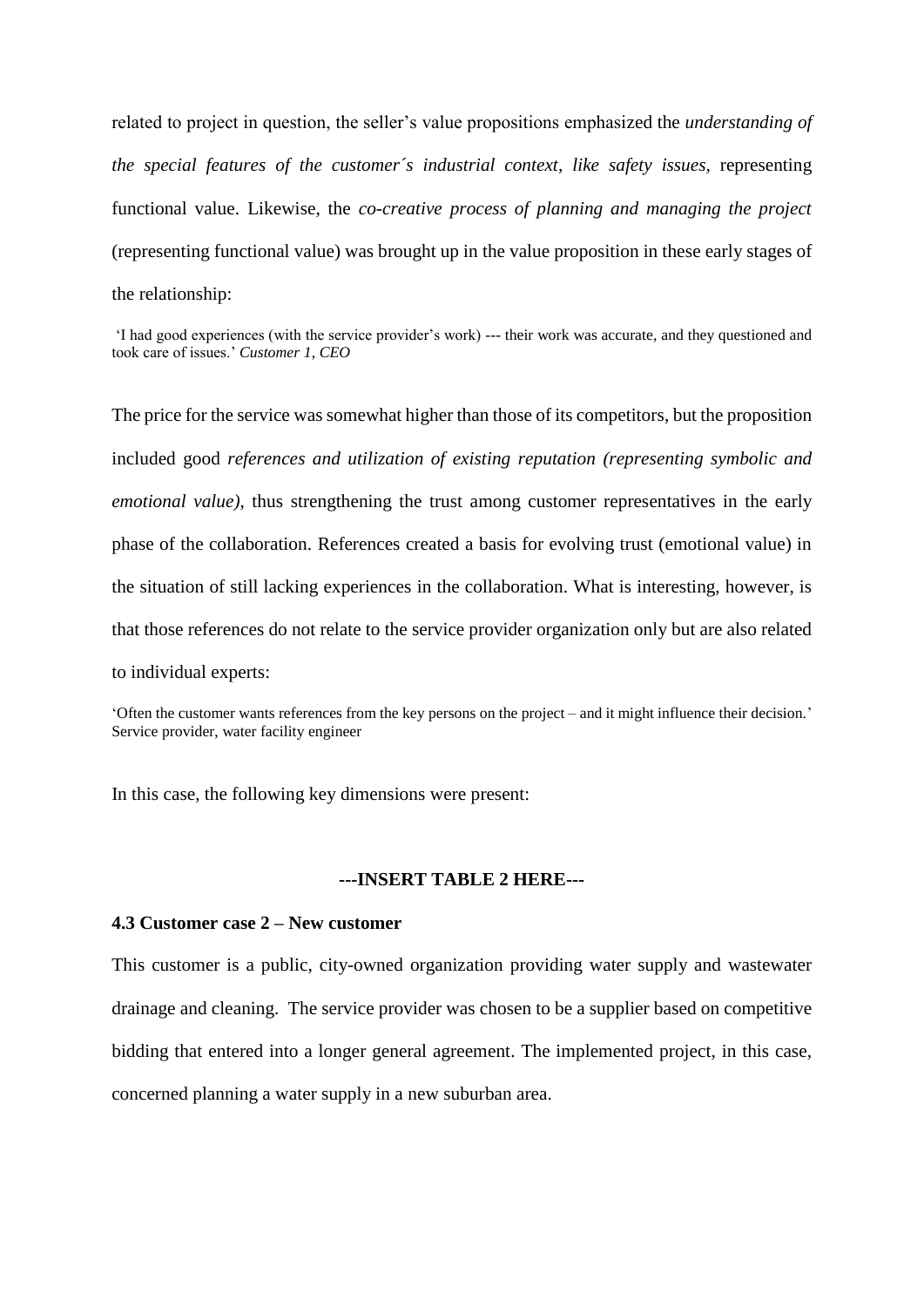In this first project for the new customer in question, customer representatives were very happy with the service provider's competence in water supply planning, i.e. their *understanding of the special features of the customer context in question* (representing foremost functional value). This capability played an important role in the value proposition formation. According to the customer, in practice, this competence is realized in constant, *everyday co-creation of quick solutions* with the customer:

*'Along the way, there are many small issues where we need to say that we cannot do that in a certain way. And then it is done in a different way. And we need to make such decisions in the field; we don't have time to call the project designer to take a look and start making changes. We need to take care of it instantly by the professionals on the field.' Customer 2, head of organization*

*Contracts clarifying service components* were issues that increased the customer's sense of safety (representing emotional value), which is quite understandable in the knowledgeintensive environment, where the service package is not necessarily easily defined considering the abstract nature of the services.

The customer also acknowledged that the quality of the service provider's work and related

intensive co-operation is highly evaluated, likewise trustworthiness, all being more important

than the prices:

*'Everyone has the same price level, but the costs do not come from the prices, they come from the hours worked.' Customer 2, CEO*

A smoothly running IT (functional value) and the fact that the service provider was able to co-

operate well in *planning and managing the project* create functional value to the customer in

question:

'If co-operation works and their IT enables a smooth operation, it goes well, and also if we get the most competent people working on our project.' *Customer 2, head of organization*

Further related to projects, what seems to be important for the customer relates to delivering

quickly when needed, minimizing mistakes, and sometimes even compromising or "stretching"

the organization for better performance to ensure customer satisfaction:

<sup>&#</sup>x27;If you have a good customer relationship, and you have done your work well, the message spreads in the customer organization --- When we operate in the industrial sector, there comes a need and it means that we quickly need to deliver what the customer wants. We cannot say "let's see if we have the resources". Usually, we always say,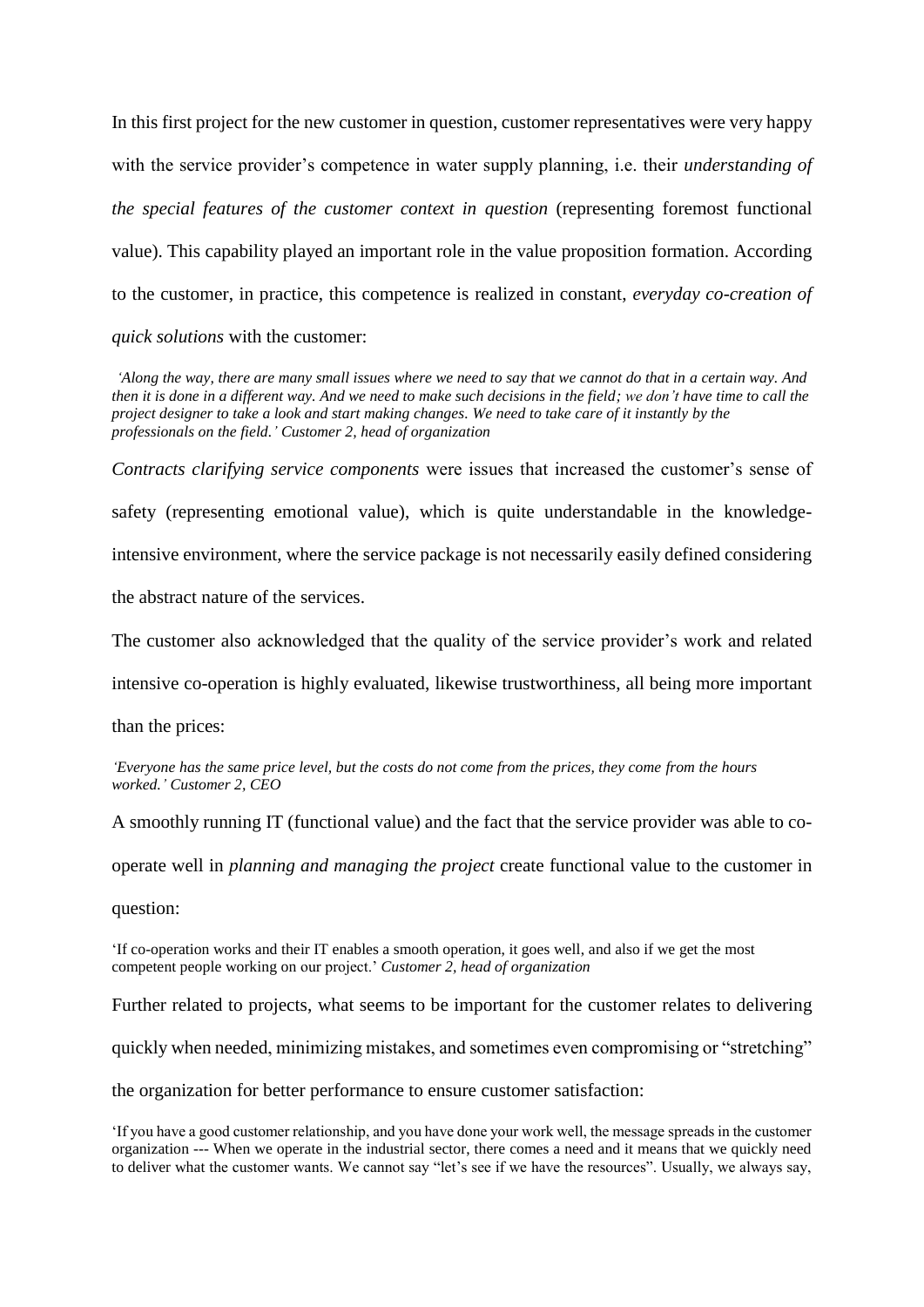"Yes, we have the resources; let's see how we can arrange it." If the customer has an urgent need, it means that it is a serious need, and we need to be able to make it happen.' *Service provider, head of department*

As we can see from the end of the previous quotes, again, *meaning of individual experts* is recognized as an important value component, also in the early stage of collaboration. References are evaluated mostly at the individual level, although the service provider´s organization should be in order as well:

" … Which consults are best for us based on their earlier references, that counts" *Customer 2, Engineer*

### **---INSERT TABLE 3 HERE---**

# **4.4 Customer case 3 - Established customer**

This customer is an *established, large account* of the service provider and operates in the chemical industry. The implemented project concerned the modernization of a dam utilizing pre-made concrete elements. The project was demanding and expensive, however, the service provider succeeded in staying on schedule and even undercutting the budget.

In this relationship, the service provider acknowledged its inability to compete with the prices of its competitors. Thus, professionals tried to genuinely understand the value creation of its customer and create functioning interaction. The related value proposition promises value to the customer's business based on that understanding, representing functional value and (thus) further strengthening perceived trust and perceived emotional value. In this kind of established relationship, it is not about discussing projects only, but seeing the bigger, long-term picture of the collaborative relationship itself:

'I think it is important to have a meeting once or twice a year and go through what has happened and what is coming. --- Reciprocal interaction is crucial also in that way*.*' *Customer 3, development manager*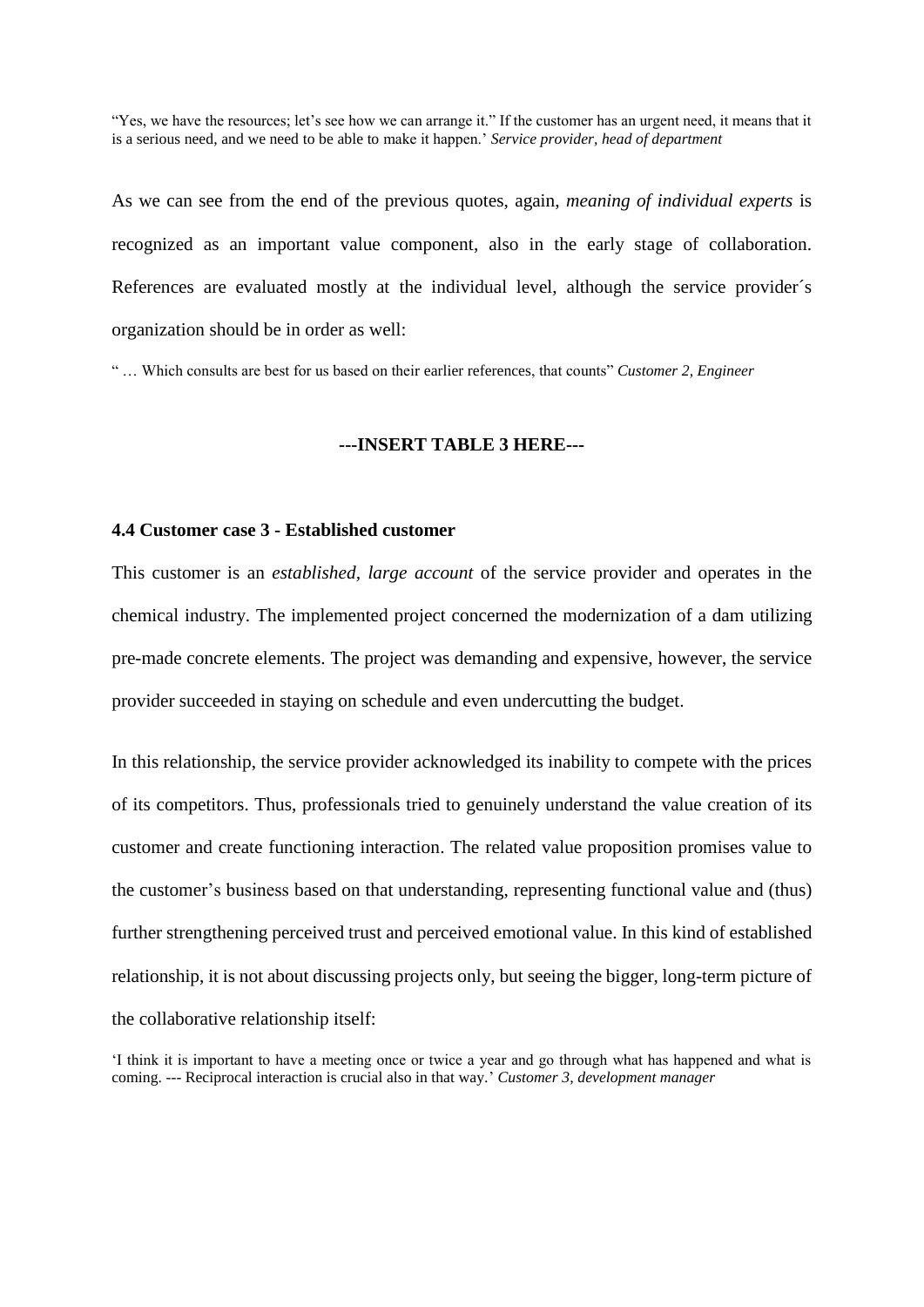The customer emphasized the seller's ability to create economic value in the form of constant savings. In addition, the seller's capability to create alternative solutions (based on an understanding of the customer's specific context and characteristics) created functional value,

something "that was worth paying for":

*'The service provider should provide something that would convince us that if we pay 10 euros, we save 20 euros from somewhere else.' Customer 3, development manager*

This is also recognized at service provider side: a high level of *trust is created, first, when* 

*customers are constantly satisfied with the conducted projects:*

*'I believe that we have kept our head above water since we have anticipated issues and we have done our work well. Or is it a coincidence that we have had projects? It is not a coincidence; it is planned and systematic selling which we have prepared for.' Service provider, head of unit*

Again, the importance of individual professionals was raised. If, in the preliminary phases of the relationship, organizational and individual experts´ references play a role, here in established relationships, trust is based on existing contacts with experts (creating emotional

value in the form of trust):

*'A sense of safety and security comes from the fact that we use people we know. There is no point to start trying (new people) for fun and then find out that something went wrong. This is pretty dangerous business if you don't do it properly.' Customer 3, development manager*

The meaning of individuals and "personification" of knowledge-intensive services was

recognized also at service provider side:

'In professional work, when there is trust, it is very easy to do business; it all comes down to relationships. --- You have to know how to influence people's decisions and recognize how they perceive their needs and know how they think.' *Service provider, head of unit*

Related to the project episodes in the relationship, the seller's strong project know-how, including the capability of selecting other contributing network actors, good pre-planning, anticipation of risks, planning and monitoring of the implementation of the project, and the ability to stay on schedule, were all highly appreciated by this customer, creating functional and also emotional value (in the form of a feeling of safety). Also, the customer viewed active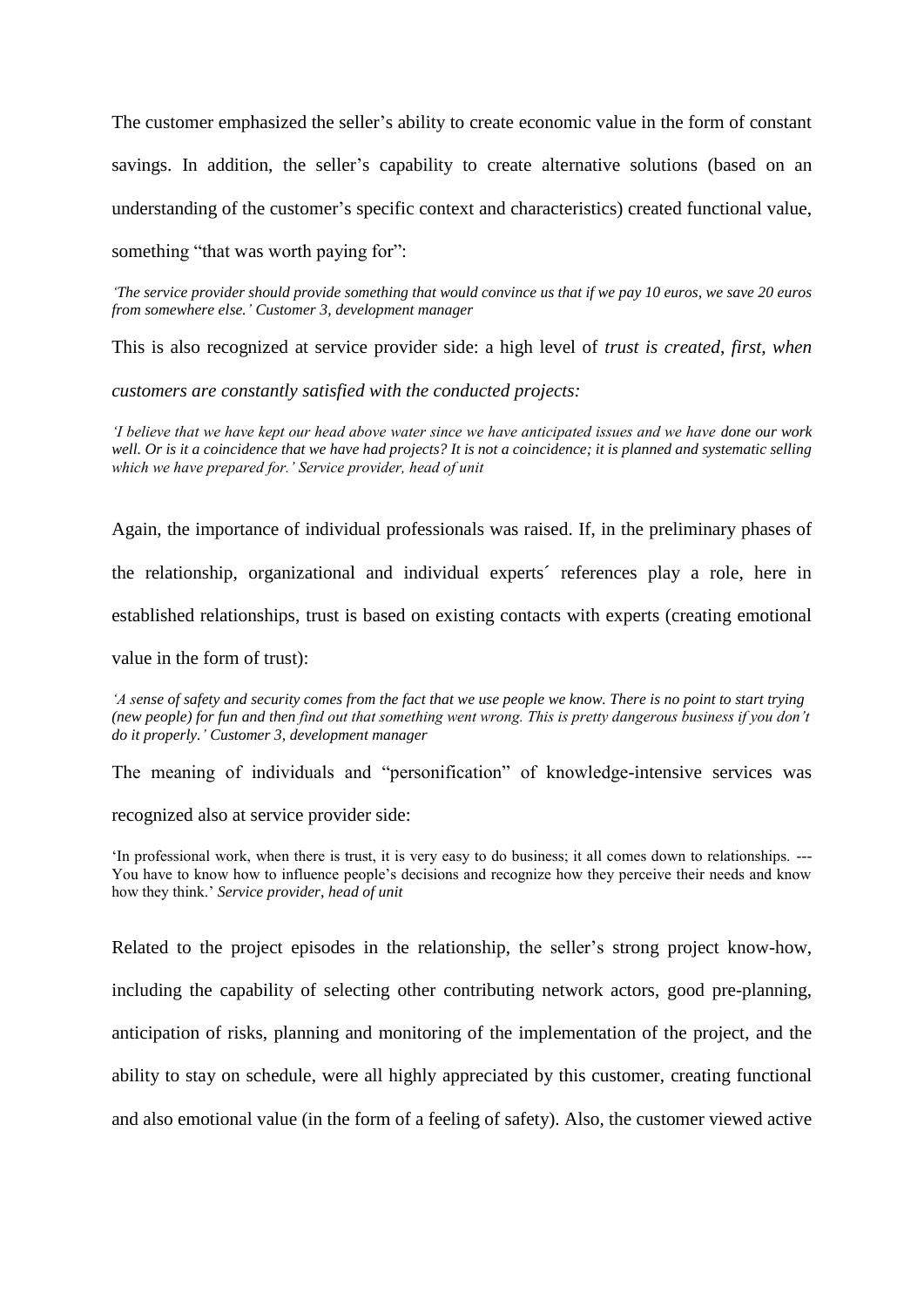communication within the network being valuable, likewise, creating functional and emotional value.

Economic value was not highlighted, but it is evident that this aspect is implicitly involved in all the other aspects represented, especially in functional value. In the well-functioning relationship, it is easy to collaborate and also save money:

*'It was easy to work with the contractor and vice versa, when we both knew each other- There was no tension, and in such a short time, we cannot build a relationship. We need to have a good relationship from the start." Service provider, head of the region*

# **---INSERT TABLE 4 HERE---**

# **4.5 Customer case 4 - Established customer**

This customer is a large metal manufacturer and *an established account* of the service provider. The implemented projects concerned the construction of large underground warehouse facilities in a mine and building a warehouse for rubble, and a crushing plant in a mine. Both projects were awarded as a result of tenders, but the customer was influenced by the fact that the service provider was familiar with the site and that they had a long-term relationship with the customer. The customer highlighted the seller's competitive price level creating economic value.

*'In principle, the project came through tenders. In this case, we recognized that there was no need for tenders, because there were no similar service providers available. In addition, the service provider's price level was normal, so there was no need to consume time for tenders in the beginning of this project.' Customer 4, head of department*

This customer appreciated the context and customer-specific expertise of the seller (functional value) as well as the commitment they had shown (emotional value). Again, like in earlier cases, in the value proposition formation, the meaning of committed and trustworthy experts was emphasized, trusting that they will manage projects successfully according to the needs and wishes of the customers.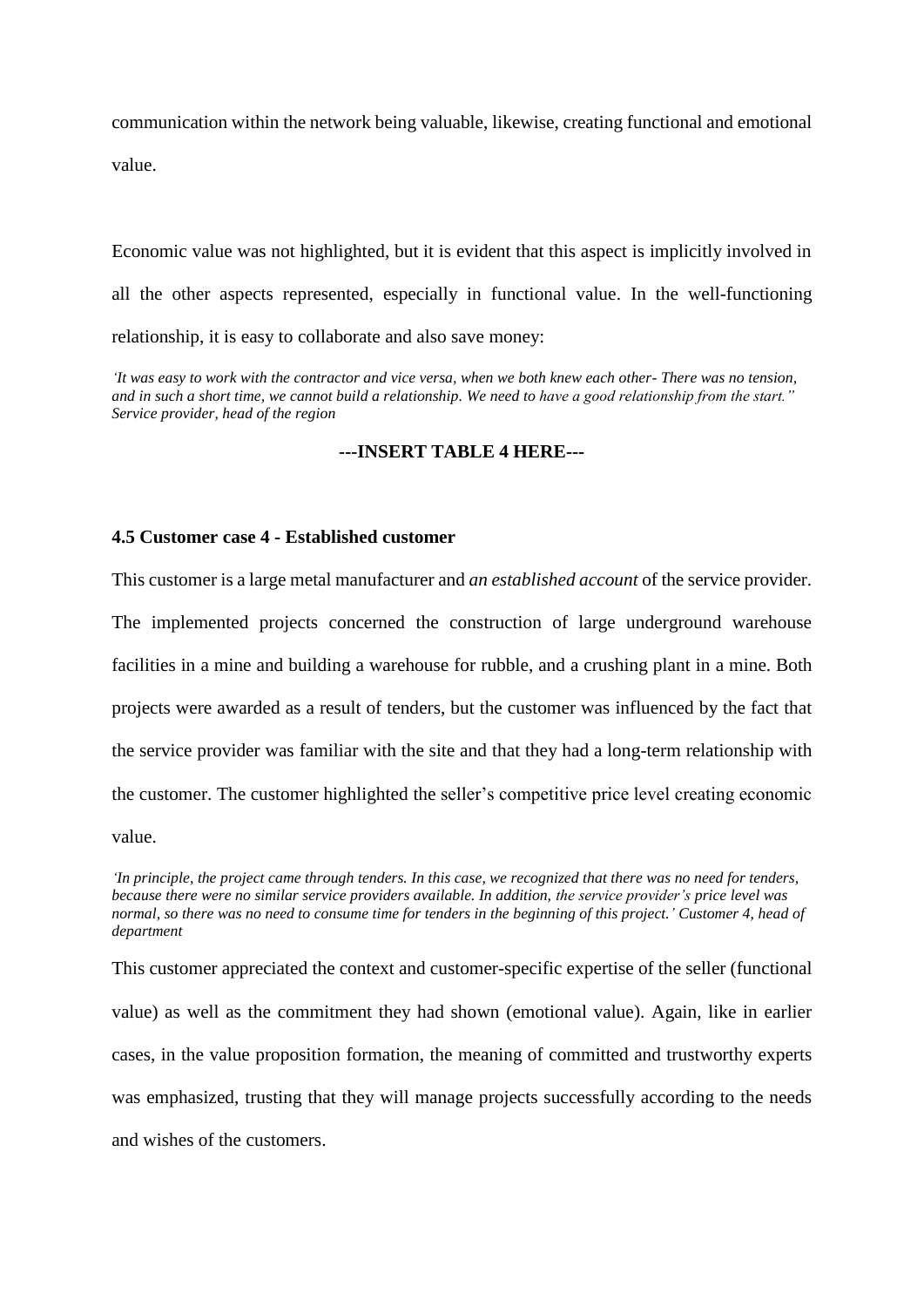'The service provider has nice, co-operative, and professional personnel. --- I think it was a personal-level issue and we had the enthusiasm to do the project.' *Customer 4, manager*

This customer was very satisfied with the success of the project, which was based on active communication. All in all, the customer felt that in the collaboration, good project management capabilities were in place, generating foremost functional value. For example, there were regular meetings organized by the service provider:

*'Co-operation, technical successes, and meetings at the site with all the documents ensured success.' Customer 4, head of department*

For this specific customer, the possibility to optimize the usage of their own resources with the

help of collaboration was important and created economic and functional value.

*'Our goal is to get experience from this kind of co-operation and purchase this kind of service outside our organization to optimize our own usage of resources.' Customer 4, head of department*

# **---INSERT TABLE 5 HERE---**

#### **4.6. Gathering from empirical findings**

In the following Figure, the findings from these four cases are combined to form a holistic illustration of 1) different elements of value proposition in 2) new and established relationships, 3) at relationship and project levels, and 4) how those elements relate to different value dimensions (functional, economical, emotional, and symbolic).

# **---INSERT FIGURE 2 HERE---**

Based on the cases, it is not easy to choose to which value dimension each component of value proposition would go. Dimensions are overlapping and one component can represent different dimensions (for example, functional value often represents economic value). Thus, researchers have used their own judgment when choosing "a class" for each pragmatic example.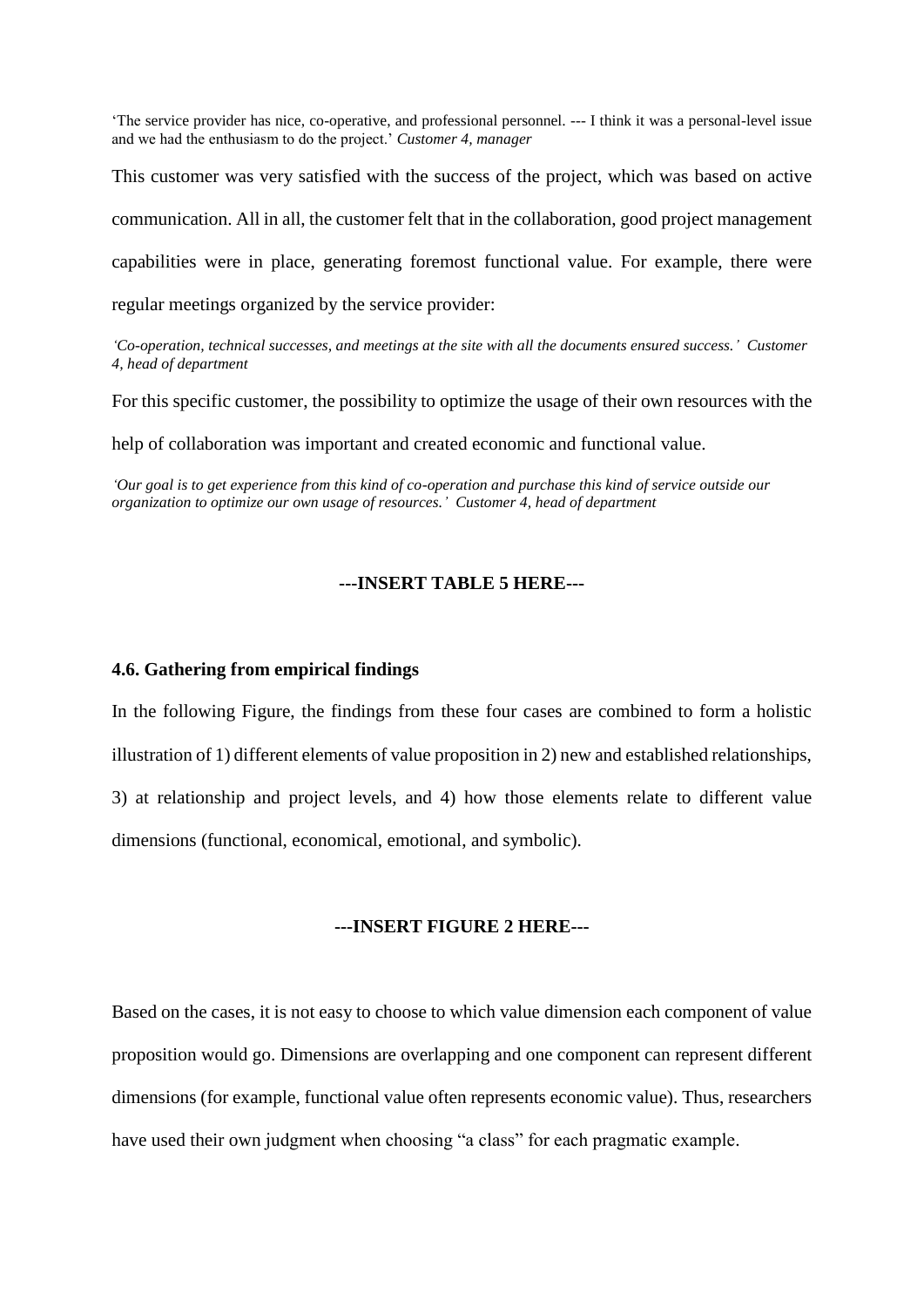Indeed, it is interesting to analyse why functional value dimension is so well-represented in these KIBS cases, although this "over-representation" is also is in line with earlier studies (e.g., Aarikka-Stenroos and Jaakkola, 2012; Mustak, 2018). This becomes understandable when we think of the context in question: Technical professional service. In this specific context, also economic value is often bound to functional value, not to discounts or alike. This is because in the core of professional service, there is the idea of functionality bringing the savings in the relationship in the long run. For example, in projects minimizing mistakes is bound to idea of savings, similarly, ability to stay in schedule. From the functionality point of view it is quite easy to find value components, because there are so many important perspectives on functionality in this context, especially related to conducting project management, which is in the core of creating services. Emotional value is strong, too, but it is realized in fewer components, like in importance of known ant trusted expert contacts.

As mentioned and defined in the earlier theoretical section, Anderson et al. (2006) defined three kinds of general approaches for value propositions: (1) all benefits, (2) favorable points of difference, and (3) resonating focus. In the data, we can see how, in knowledge-intensive business, value propositions characteristically focus on interplay (along the development of the relationship) between favorable points of difference and resonating focus. All benefits are out of our focus, since this type of proposition formation does not suit to this kind of environment of tailoring customer specific solutions and case companies in question seemed to be well aware of that.

At the relationship level, when collaboration starts, the focus seems to be on forming serviceprovider-initiated propositions and the focus is on a functional and economic value proposition dimension. Emotional aspects are seen in initial aims to form elementary trust in the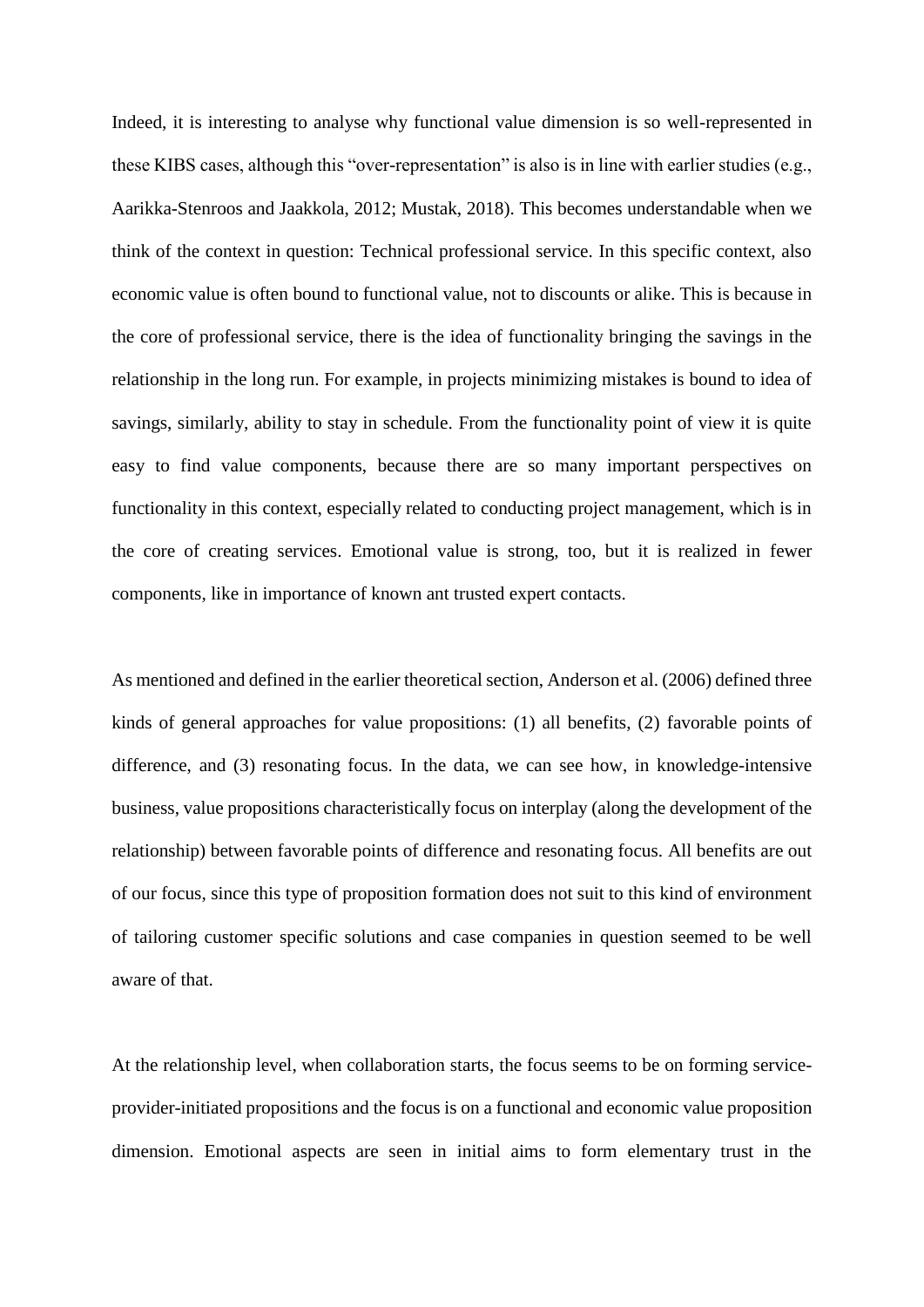relationship. In this context, there organizational references, and also references of single experts, play a significant role, likewise the existing good reputation of a service provider. However, at its best it is "only" about favorable points of difference. What does it then mean if we suggest that value proposition formation moves towards resonating focus as the business relationship develops? For example, this means an evolution towards focus on the emotional value in the form of reciprocity of interactions and value creation (for example, it is not about "delivering" the project anymore, but about conducting it together). Another interesting viewpoint is even more highlighted, the meaning of individual experts and how much emphasis the customer puts on these known expert contacts in value propositions. This is in line with known fact (e.g., Bolton et al., 2003) that personal relationships are important in industrial markets. In KIBS context this importance seems to be further highlighted, because abstract nature of services in question makes customers even more reliant on professionals. However, although these emotional aspects of value propositions are becoming more and more important as relationship develops, economic value is not without its meaning; also, in the long-term collaboration, constant savings and a competitive price level are noticed with a high priority, although they are not in the front, in a dominating role anymore, but seen as a natural consequence of functioning collaboration, intertwined with functional value components.

When looking at value components in established relationships, the service provider's developed role in the customer´s value creation can be seen in value propositions in many ways. Understanding the customer´s unique context is important, both in early and later stages of the relationship. But emphasizing very functional issues, like "smooth IT supporting the project," "contracts clarifying service components involved," "delivering/reacting quickly when needed," "minimizing mistakes" are, in a developed relationship, replaced with notions of "project know-how," "capability to choose other network actors for projects," "capability to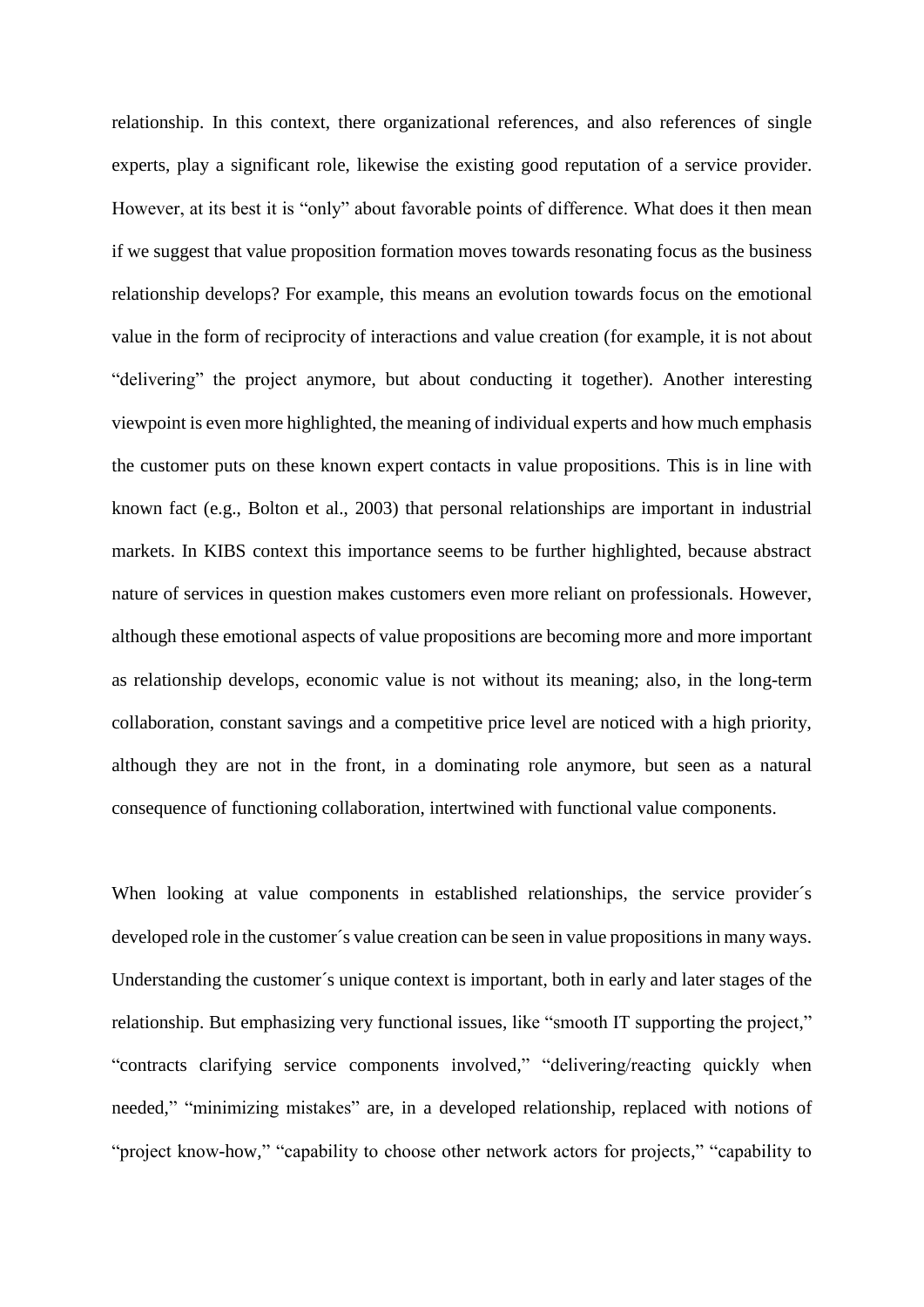plan and monitor the project," "active communication throughout the project," "anticipation of risks". All of these seem to reflect the increasing role of the service provider in the customer´s processes, likewise increasing responsibility the customer is ready to give to the expert service provider. All this is collaboratively coordinated and an emphasis on reciprocal interaction, value creation, capability to create alternative solutions, individual-embeddedness (all mentioned being relationship-level value components) reflect the deepening relationship between parties, movement towards value proposition co-creation. Indeed, in addition to evolving from emphasizing favorable points of difference towards resonating focus, value propositions in developed relationships are based more on interaction and proposition coformation than on being created and delivered by the service provider and then "handed in" to the customer.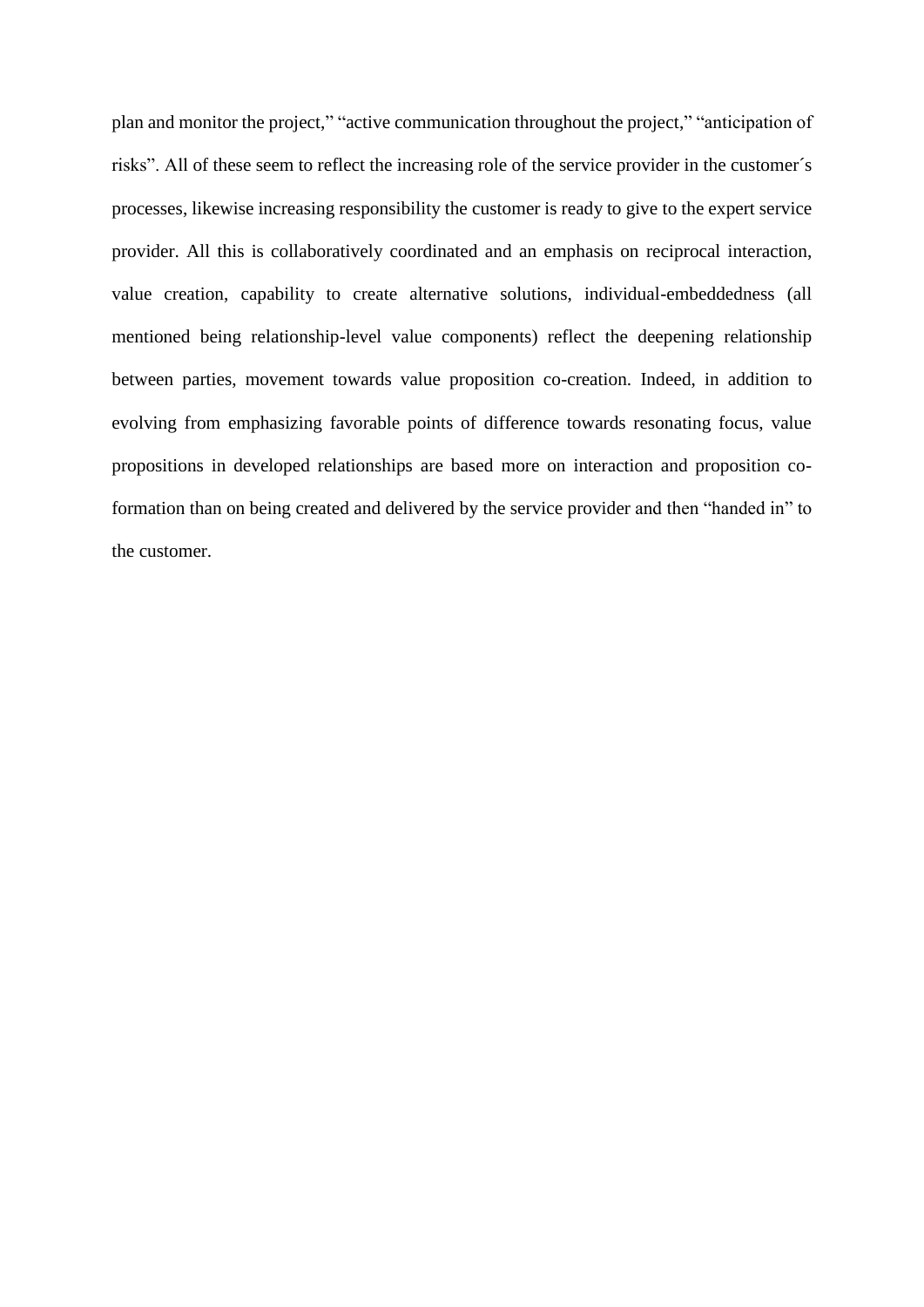#### **5. Conclusions**

In the present study, our contribution lies mainly in defining the elements of value proposition in knowledge-intensive business services, in new relationships compared to established ones. In addition, we managed to make a division between project-related components of value proposition and more relationally focused elements. Consequently, evolution of value propositions can be defined as follows.

#### **---INSERT FIGURE 3 HERE---**

When looking at components highlighted in value propositions, it is easy to see that in new relationships project-focused, short term needs and demands are emphasized. At its best, it is about favorable points of difference, mostly functional and economical issues. Value proposition is not "negotiated" or co-created with the customer, but it is more about service provider "handing out" their value proposition for the customer, defining basic characteristics of organization and its service offerings. This is needed to offer customer a feeling of safety needed with the new knowledge-intensive service provider, in the situation where their abstract professional services are not known yet by the customer. Organizational and individual references further facilitates this preliminary trust and feeling of safety. Project-related components hold at this stage a remarkable role, highlighting what can be promised in the first project, value proposition focusing on what can be understood being important procedures and principles of conducting the project in question. Thus, long-term relational perspective is still missing. This notion challenge the idea that value proposition would be always co-created. For the co-creation, in this specific context of knowledge asymmetry between actors, more developed relationship is needed.

As the relationship evolves, the nature of the value components changes. It becomes more about interactive composition of value propositions, "reciprocity" recognized on both sides of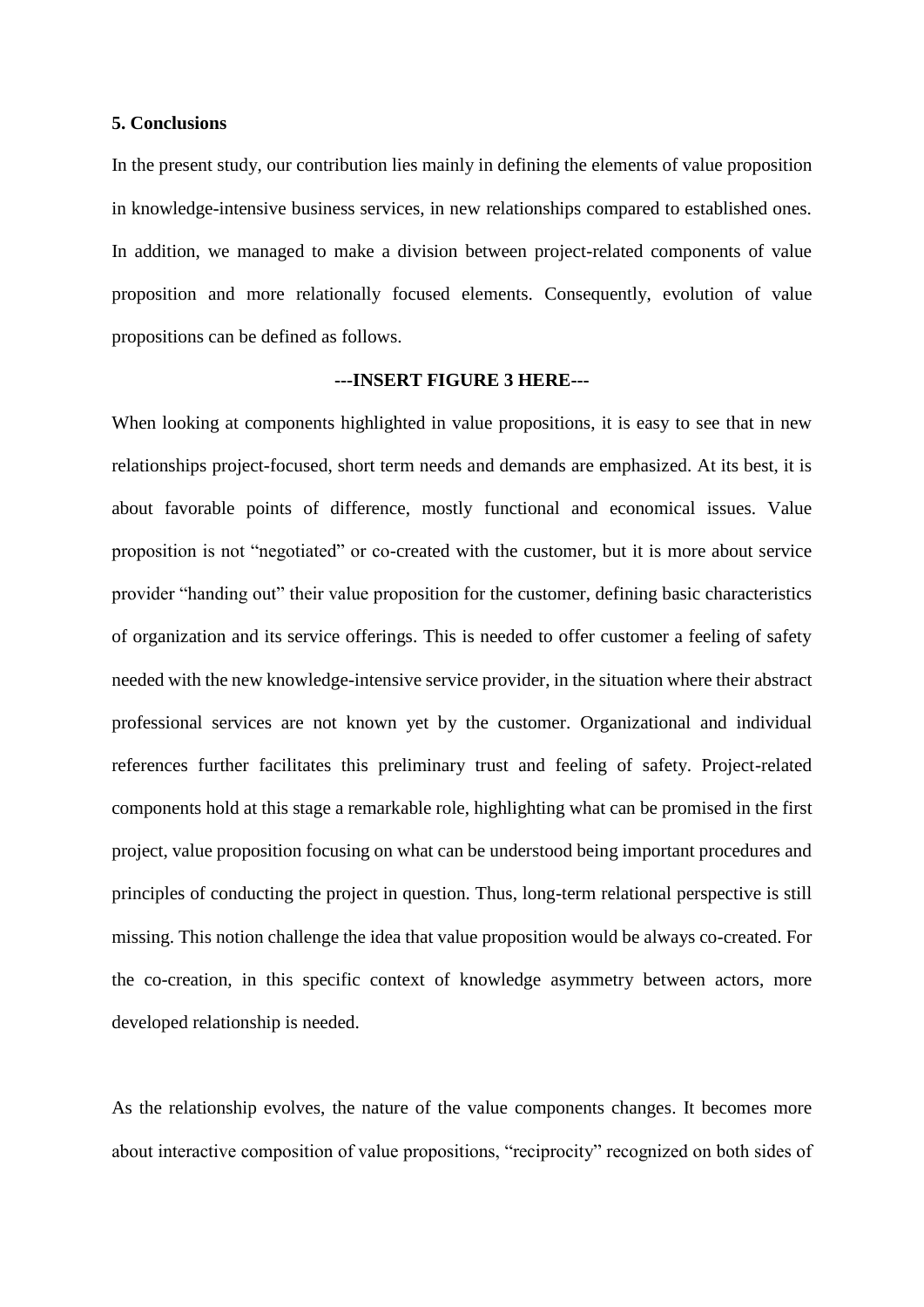the relationship, and is even more strongly embeddedness of single experts. From the single project conduction, the emphasis in the relationship moves to constant value creation logic, where relational engagement (e.g., Chandler and Lusch, 2015) to single experts seem to hold a crucial role and these relationships also become a scene for value and value proposition cocreation. In established relationships, value proposition related to single projects gets yet another tone: the service provider's genuine responsibility to conduct the project "on behalf" of the customer is emphasized. It is not about being a project subcontractor anymore (from whom "quick reactions," "minimizing mistakes," or "compromising when needed" are expected), but value proposition is gathered around the idea of the service provider being responsible for constant value creation for the customer. In line with that, along the relationship development, the border between single projects and the long-term relationship itself becomes very blurred. Nature of value proposition is more fluid and under constant negotiation, not a narrow representation of service provider´s core competence only.

Indeed, what is interesting and very specific in the knowledge-intensive context is the crucial role of individual experts, and how those experts seem to influence the evolution of the relationship, thus, also, how the nature and components of value proposition evolve. Right from the start, a value proposition that would be persuasive for customers (in this specific knowledge-intensive context) relies on good organizational references and also on references of individual experts. Later on (in established relationships), the commitment to certain known experts can be seen, and that seems to be an overriding force in the relationship development, perceived trust and value proposition co-creation.

Another specific aspect, also understandable considering the knowledge-intensive B-to-B context, is the role of symbolic components of value proposition. That stays very implicit. At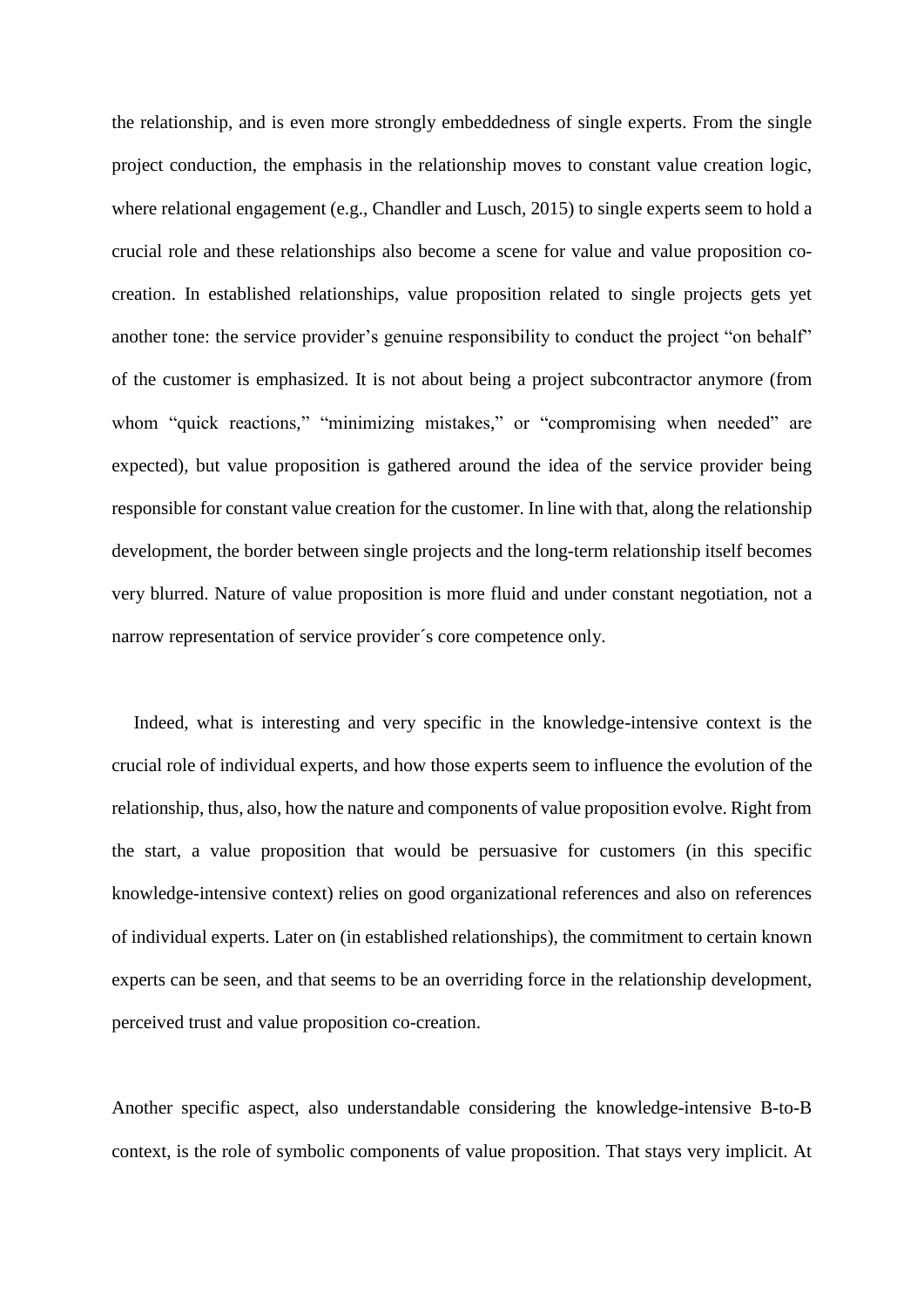its best, symbolic value can be seen in choosing partners, or in the early stages of the relationship when relying on company reputation or references. Working with a distinguished service provider can potentially offer some sort of symbolic value for customers, however, in this research, this was not emphasized.

# **5.1. Managerial implications**

Our study shows that for managers in knowledge-intensive businesses, understanding the state of the customer relationship and how it influences the composition of value proposition, likewise its communication, is crucial. We suggest that the role of the individual experts is remarkable in the evolution of customer relationships in this context. How can managers in companies tackle prevalent challenges and risks following from that? When customer relationships are highly "personified," as it seems in this environment, how is organizational customer "capital" maintained and developed? This is a dilemma for from the valueproposition development perspective. Expert-embeddedness of knowledge-intensive services has many implications that should be noticed managerially.

As we saw from the research, and not surprisingly, in established accounts, emotional value played a central role in value propositions whereas in early stages functional value intertwined with economic value got a bigger role. It is interesting, however, that in addition to emphasizing emotional values, the long-term accounts also appreciated functional and economic value. Managerially, this means that organizations cannot rely simply on trust and the feeling of safety in long-term customer relationships; they need to work to win projects, maintain constant savings for their customers, and maintain a competitive price level to ensure the continuity of their businesses. For example, in practice, value propositions targeted at long-term accounts should emphasize that the price level is normal compared to the competitors' price levels. For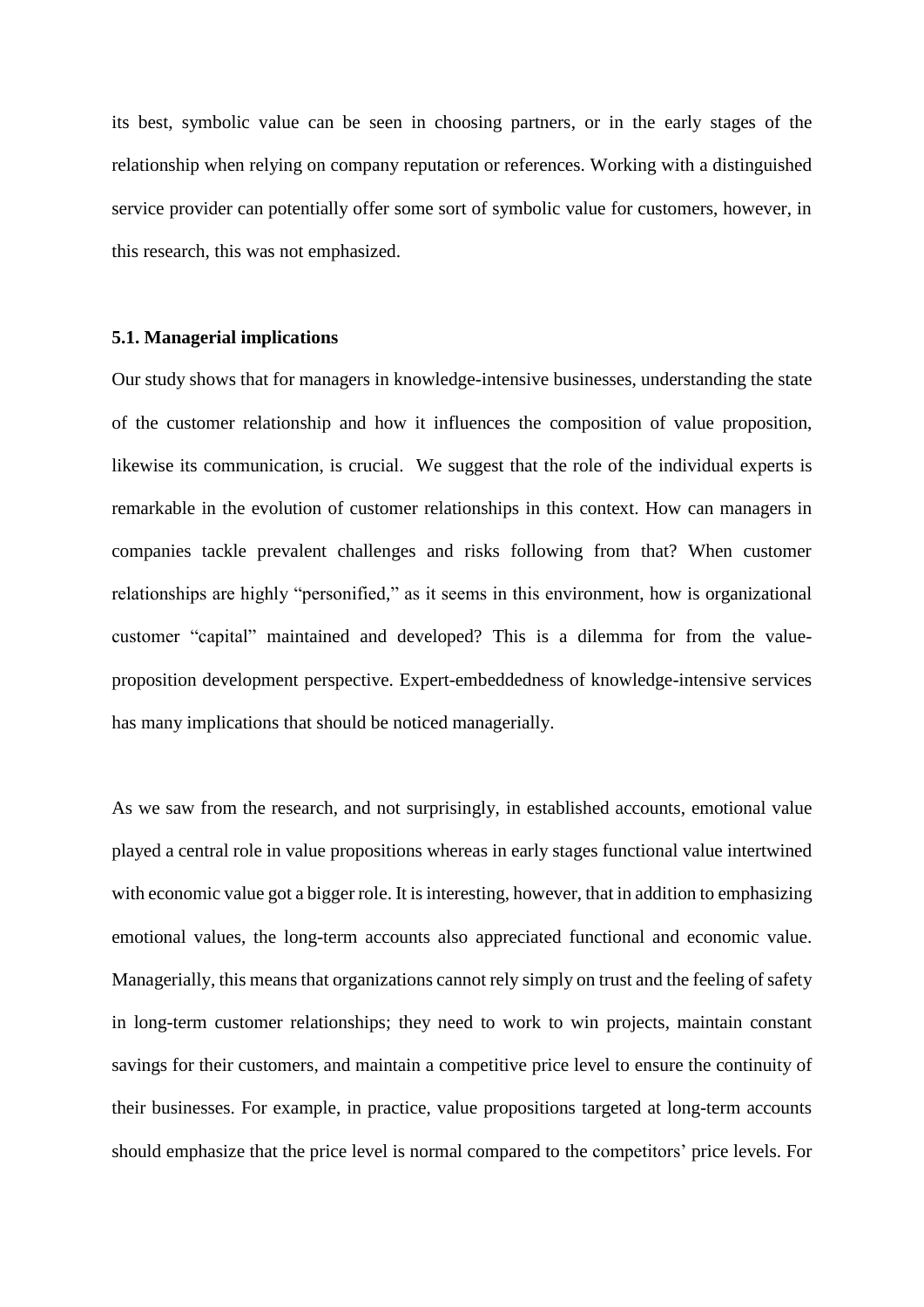example, the service provider should not be the cheapest, but the price level should not be too far from competing companies to be arguable in customer organization, although the relationship is already strong.

# **5.2. Limitations and future research avenues**

As in all research, there are limitations to this study. Its findings might not be generalizable beyond knowledge-intensive service firms considering their varied knowledge-bases, and the single-country location of the data set might further limit generalization. In addition, it is noteworthy that this research was conducted in a certain type of KIBS, which do not necessarily represent all KIBS organizations: technical professional services. Results from more creative environment (like advertising agency´s projects), for example, might be quite different considering contextual differences (see e.g., Malhotra & Morris, 2009). Nevertheless, the findings of this study clearly show that firms should emphasize different value dimensions in their value propositions targeted at different customer segments to improve their chances of survival in competitive B-to-B environments. Since there has been very little research on value propositions in the field of industrial marketing (Ballantyne et al., 2011), and the current literature is scarcely related to how different value elements are stressed in different types of B-to-B relationships, more research is definitely warranted on the area. In addition, network level view on value propositions of knowledge-intensive service systems or even ecosystems (e.g., Frow et al., 2014; Chandler & Lusch, 2015) is scarce in present research, including this one, forming one more interesting avenue for future research.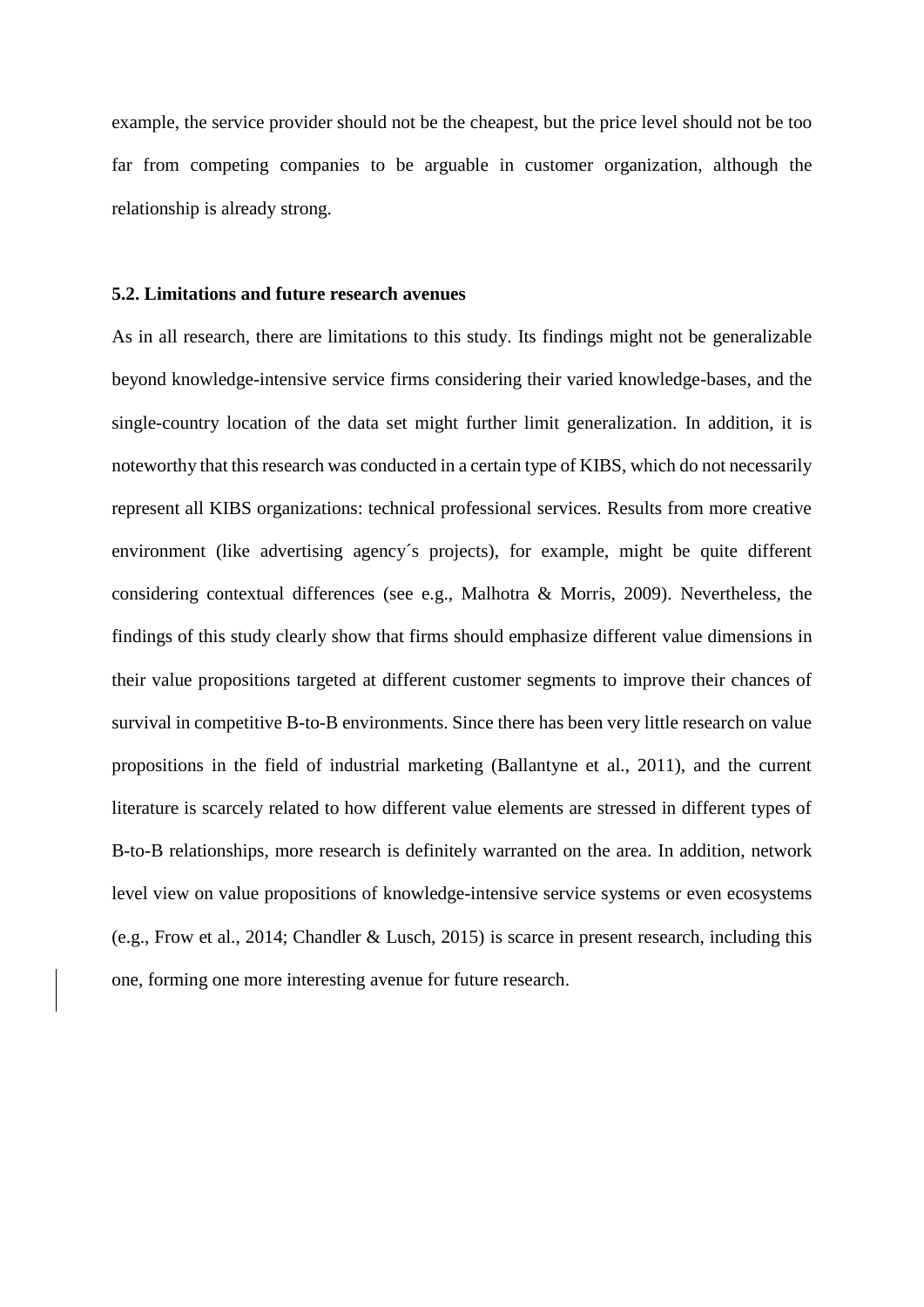|                                                     |                 | How composition of value proposition varies in new and established KIBS relationships |           |  |
|-----------------------------------------------------|-----------------|---------------------------------------------------------------------------------------|-----------|--|
|                                                     |                 | Value propositions                                                                    |           |  |
| Value dinensions<br>including:<br>Value components: | <b>Economic</b> | Functional<br>ΥN                                                                      | Emotional |  |
|                                                     |                 | How value proposition evolves in KIBS relationships                                   |           |  |

Figure 1. Tentative framework of the study

|                                                                                                                                                                                                                                                                                                              | Reciprocal interaction (CS), F, E<br>Reciprocal value creation (C3), F, E<br>Capability to create alternative solutions (C3), P<br>Individual experts emphasized, known expert contacts (CB, C4), E<br>Competitive price level (C4), Ec<br>Constant savings IC31.6c<br>Feeling of safety (C2 and C3), E                                                |                                                                                                                                                                                                                                                                                                                                                                   |
|--------------------------------------------------------------------------------------------------------------------------------------------------------------------------------------------------------------------------------------------------------------------------------------------------------------|--------------------------------------------------------------------------------------------------------------------------------------------------------------------------------------------------------------------------------------------------------------------------------------------------------------------------------------------------------|-------------------------------------------------------------------------------------------------------------------------------------------------------------------------------------------------------------------------------------------------------------------------------------------------------------------------------------------------------------------|
|                                                                                                                                                                                                                                                                                                              |                                                                                                                                                                                                                                                                                                                                                        | Established<br>customer                                                                                                                                                                                                                                                                                                                                           |
|                                                                                                                                                                                                                                                                                                              |                                                                                                                                                                                                                                                                                                                                                        |                                                                                                                                                                                                                                                                                                                                                                   |
| Understanding customer-specific context in the project (C1, C2), P.<br>Co-creative practices of planning and managing the project (C1, C2), F<br>Smooth IT supporting the project (C2), P<br>Savings in the project (C1). Ec<br>Contracts clarifying service components involved in the project IC21, F, Ec. | Understanding customer-specific context in the project (C4), F. Ec. E.<br>Project know-how, project management (C3, C4), F<br>Capability to choose other network actors for projects (CS), P<br>Capability to pre-plan and monitor the implementation of the project<br>(C3, C4), F<br>The ability to stay on schedule in the project (CB, C4), F, Ec. |                                                                                                                                                                                                                                                                                                                                                                   |
|                                                                                                                                                                                                                                                                                                              | Risk reduction related to the project (C2), F, E, Et<br>Delivering quickly/reacting quickly when needed (S), F, Ec.<br>Minimizing mistakes in the project (S), F, Ec.<br>Compromising when needed 151, F, E, Ec                                                                                                                                        | Value proposition evolves; from favorable points of difference towards resonating focus<br>From service-provider-focused propositions to interaction and proposition co-formation<br>From single service project delivery to constant value creation<br>Active communication throughout the project (CB, C4), F, E<br>Anticipation of risks in projects (C3), Ec. |

Figure 2. Empirical findings: Components of value proposition at relationship and project levels, in new and established customer relationships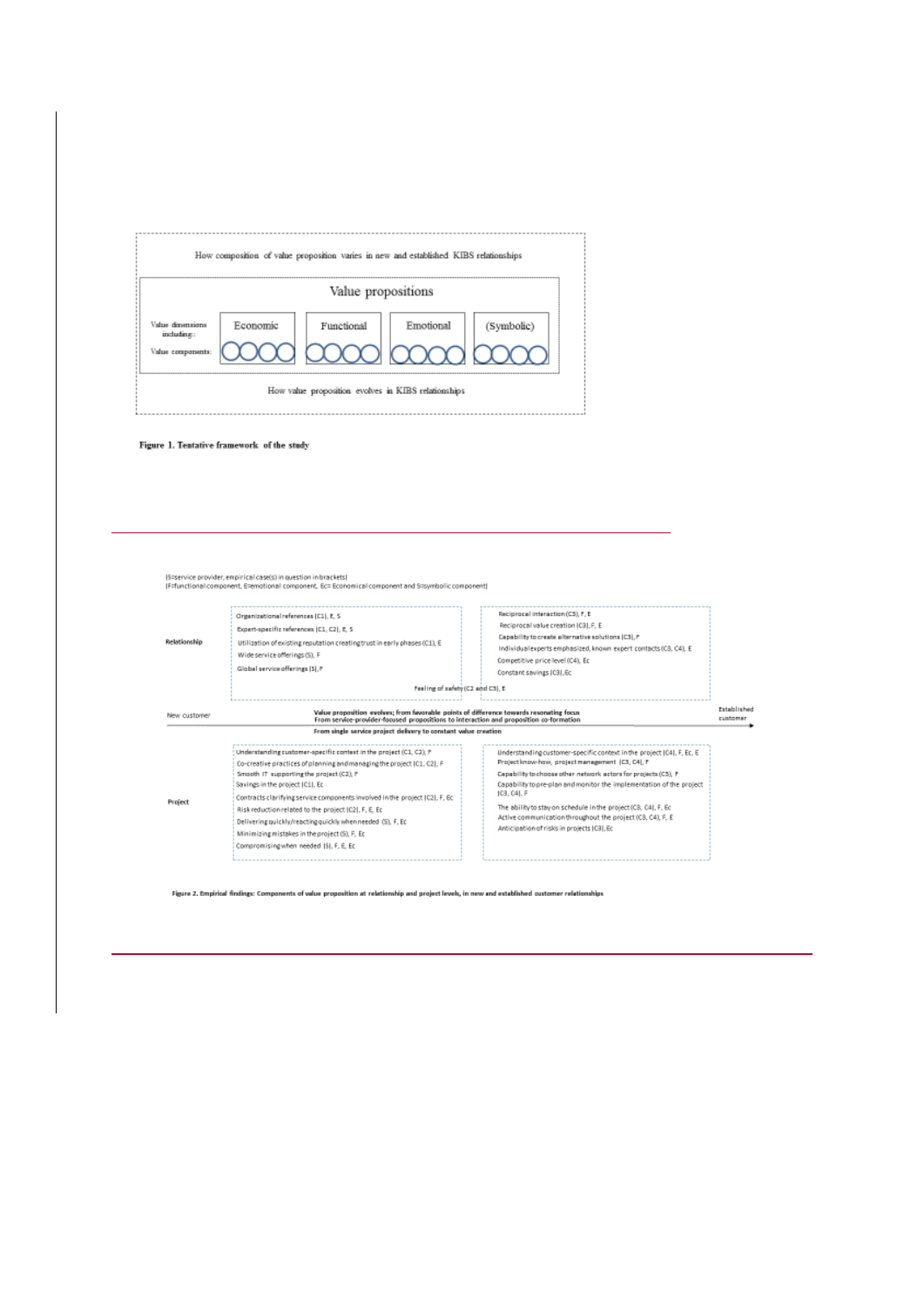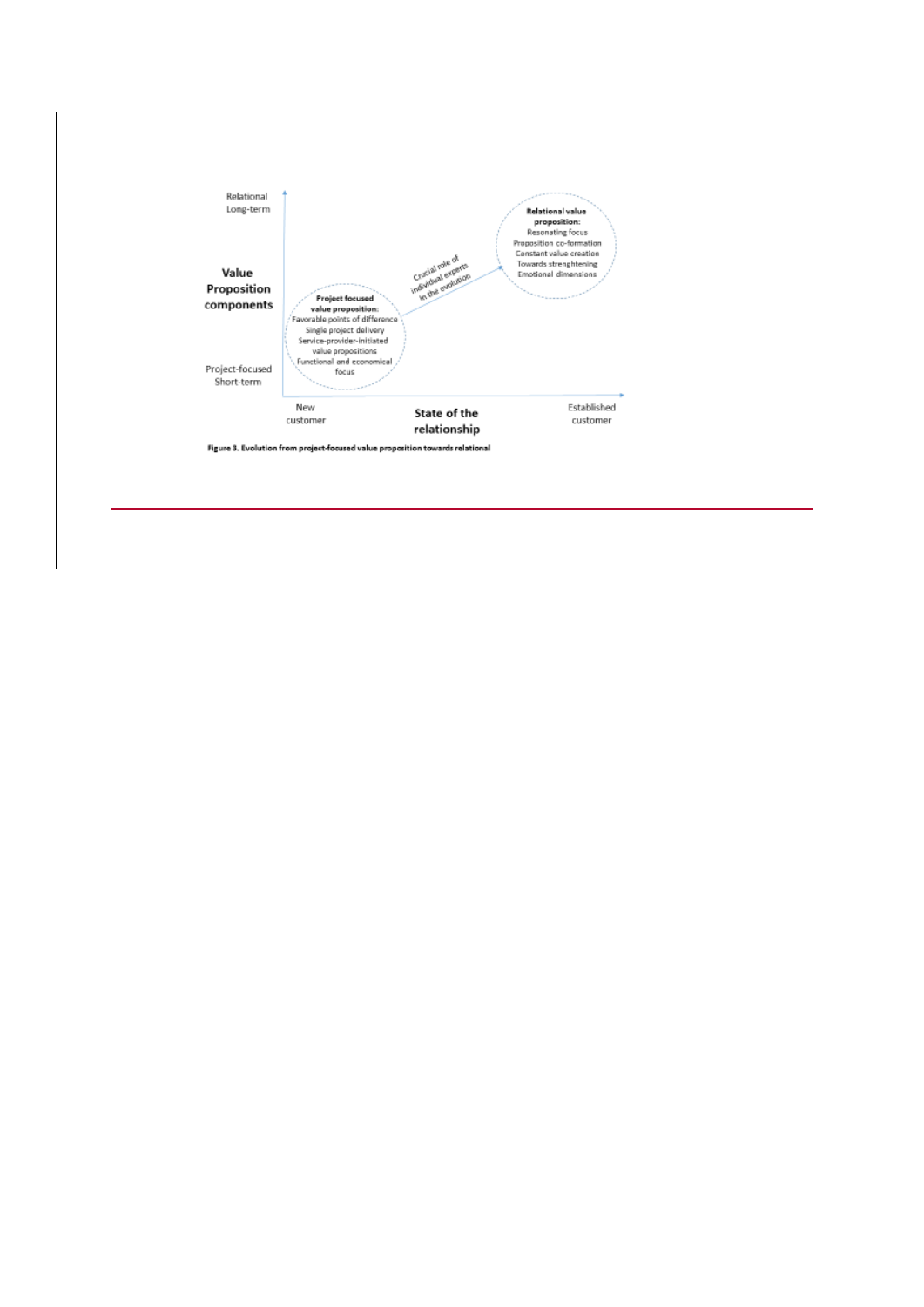# **BIBLIOGRAPHY**

- Aarikka-Stenroos, L., & Jaakkola, E. (2012). Value co-creation in knowledge intensive business services: A dyadic perspective on the joint problem solving process. *Industrial Marketing Management*, *41*(1), 15–26.
- Anderson, J. C., Narus, J. A., & van Rossum, W. (2006). Customer value propositions in business markets. *Harvard Business Review*, *3*.
- Ballantyne, D. & Varey, R. J. Introducing a dialogical orientation to the service dominant logic of marketing. In Robert F Lusch & Stephen L. Vargo (eds.), *The Service Dominant Logic of Marketing; Dialogue, debate and directions.* (pp. 224-235) New York; M.E. Sharpe.
- Ballantyne, D., Williams, J., & Aitken, R. (2011). Introduction to service-dominant logic: From propositions to practice. *Industrial Marketing Management*, *40*, 179–180.
- Bettencourt, L., Ostrom, A., Brown, S., & Roundtree, R. (2002). Client co-production in knowledge intensive business services. *California Management Review, 44*(4), 100–128.
- Bolton, R., Smith, A. K., & Wagner, J. (2003). Striking the Right Balance: Designing Service to Enhance Business-to-Business Relationships. *Journal of Service Research, 5*(4), 271- 291.
- Cannon, J. P., & Perreault, W. D. (1999). Buyer-seller relationships in business markets. *Journal of Marketing Research*, *36*, 439–460.
- Cavusgil, T. S., Calantone, R. J., & Zhao, Y. (2003). Tacit knowledge transfer and firm innovation capability. *Journal of Business & Industrial Marketing*, *18*(1), 6–21.
- Chandler, J. D. & Lusch, R.F. (2015). Service systems: A broadened framework and research agenda on value propositions, engagement, and service experience. *Journal of Service Research, 18*(1), 6-22.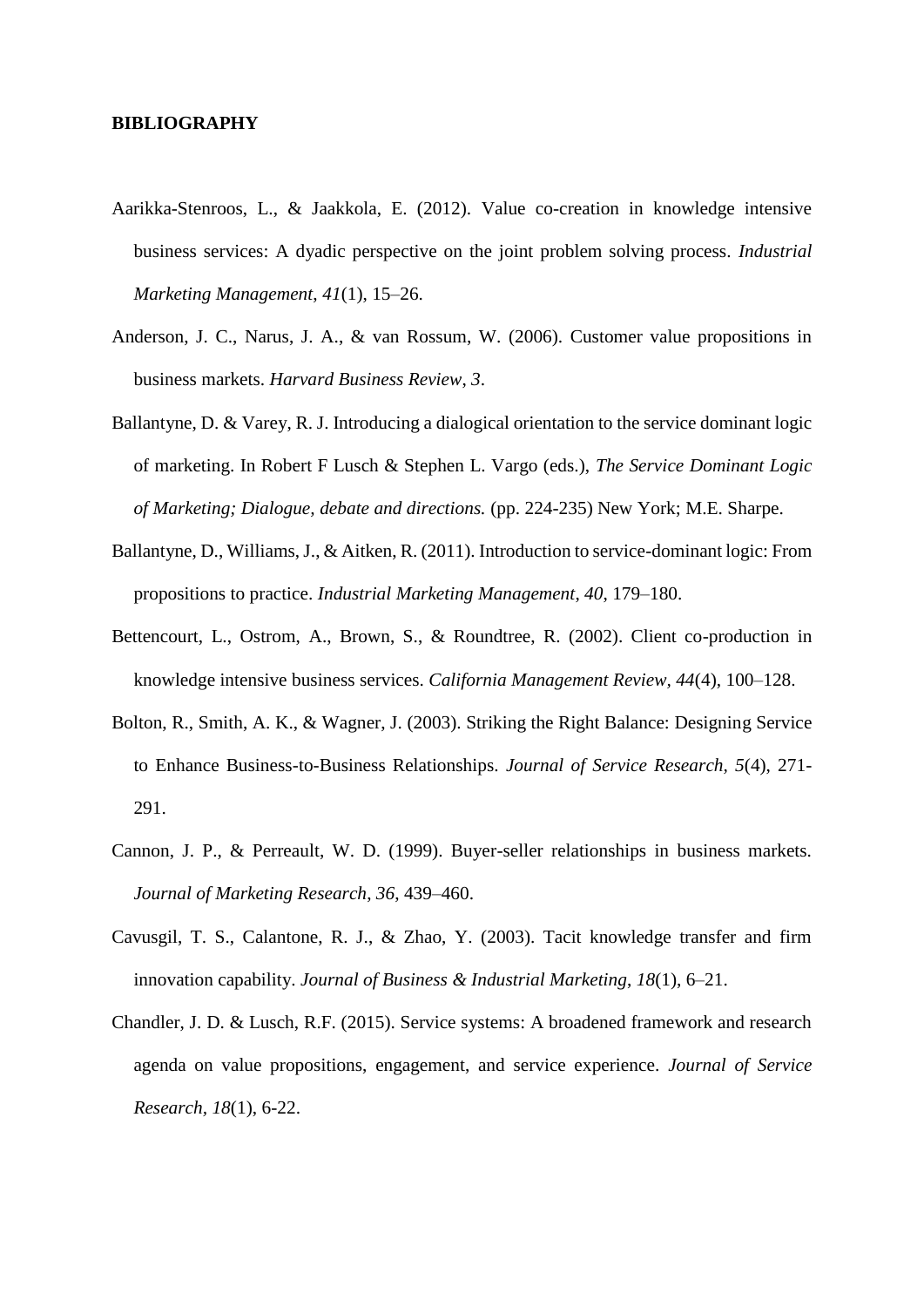- Dawson, R. (2000). *Developing knowledge-based client relationships: The future of professional services*. Butterworth-Heinemann.
- Dubois, A. & Gadde, L. E. (2002). Systematic combining: an abductive approach to case research. *Journal of Business Research, 55*, 553-560.
- Falasca, M., Zhang, J., Conchar, M., Li, L. (2017) "The impact of customer knowledge and marketing dynamic capability on innovation performance: an empirical analysis", *Journal of Business & Industrial Marketing*, 32(7), 901-912,
- Ford, D., Gadde, L-E., Håkansson, H., & Snehota, I. (2003). *Managing business relationships*  (second edition). Chichester, UK: John Wiley & Sons, Ltd.
- Frow, P., McColl-Kennedy, J.R., Hilton, T., Davidson, A., Payne, A. & Brozovic, D. (2014). Value propositions: A service ecosystem perspective. *Marketing Theory, 14*(3), 327-351.
- Greenwood, R., Li, S. X., Prakash, R., & Deephouse, D. L. (2005). Reputation, diversification and organisational explanations of performance in professional service firms, *Organization Science*, *16*(6), 661–673.
- Gummesson, E. (2005) Qualitative research in marketing: Road-map for a wilderness of complexity and unpredictability. *European Journal of Marketing*, *39*(¾), 309–327.
- Holmlund, M. (2004). Analyzing business relationships and distinguishing different interaction levels. *Industrial Marketing Management, 33*(4), 279-287
- Johnston, W. J., Leach, M. P., & Liu, A. H. (1999). Theory testing using case studies in business-to-business. *Research Industrial Marketing Management*, *28*, 201–213.
- Kowalkowski, C. (2011). Dynamics of value propositions: Insights from service-dominant logic. *European Journal of Marketing*, *45*(1/2), 277–294.
- Kerkhoff, C., van den Ende, J., & Bogenrieder, I. (2003), Knowledge management in the professional organisation: A model with application to CMG software testing. *Knowledge and Process Management*, *10*(2), 77–84.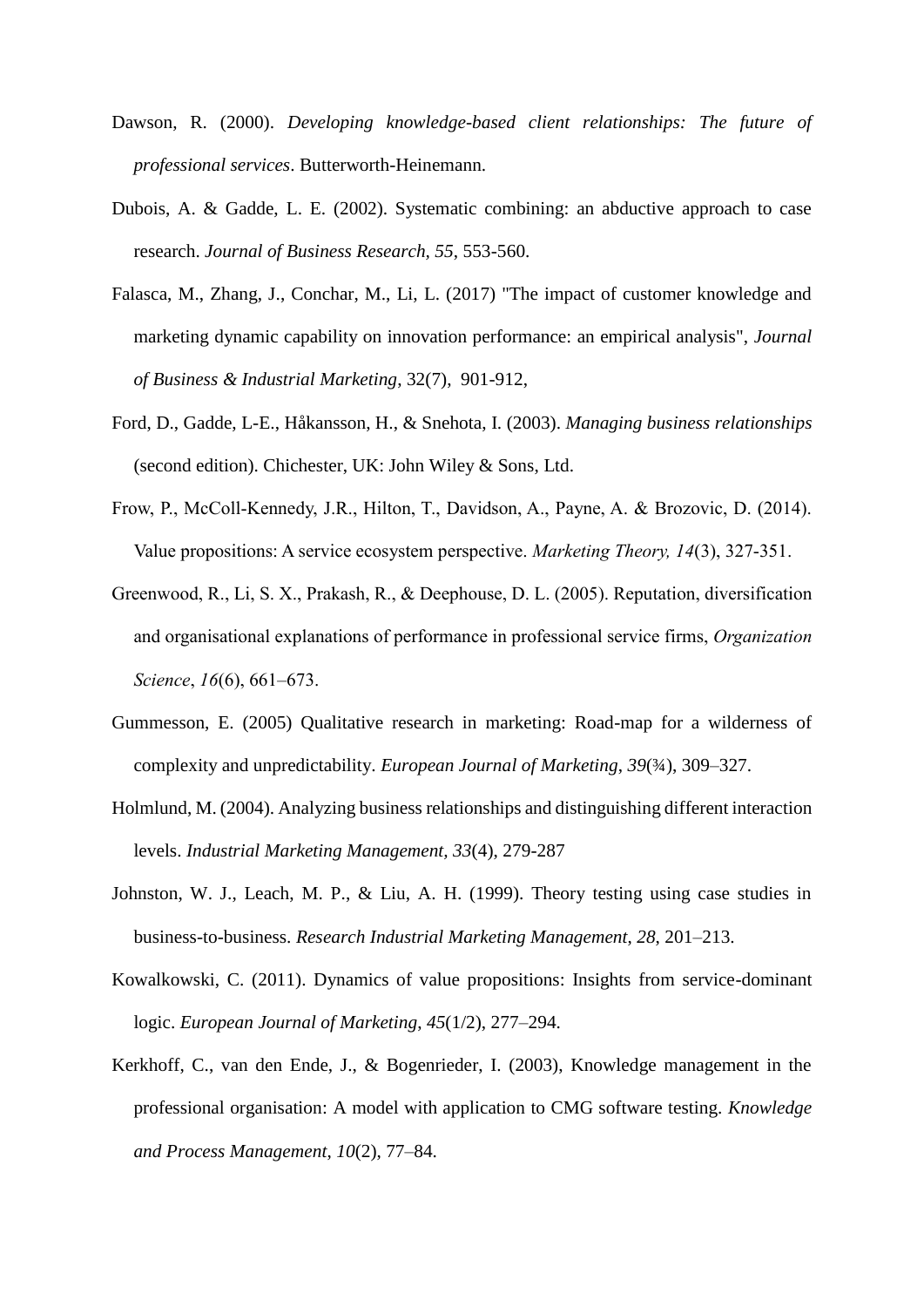- Lapierre, J. (1997). What does value mean in business-to-business professional services? *International Journal of Service Industry Management, 8*(5), 377–397.
- Lara, F., Palacios-Marques, D., & Devece, A. (2012). How to improve organizational results through knowledge management in knowledge-intensive business services. *The Service Industries Journal*, *32*(11), 1853–1863.
- Larsen, J. N. (2001). Knowledge, human resources and social practice: The knowledgeintensive business service firm as a distributed knowledge system. *The Service Industries Journal*, *21*(1), pp. 81–102.
- Lindgreen, A., Hingley, M. K., David, B. G., & Morgan, R. E. (2012). Value in business and industrial marketing: Past, present, and future. *Industrial Marketing Management, 41*(1), 207–214.
- Løwendahl, B. R., Revang, Ø., & Fosstenlokken, S. M. (2001). Knowledge and value creation in professional service firms: A framework for analysis. *Human Relations, 54*(7), 911–931.
- Malhotra, N., & Morris, T. (2009). Heterogeneity in professional service firms. *Journal of Management Studies*, *46*(0.6), 896–922.
- Mustak, M (2018 forthcoming), Customer participation in knowledge intensive business services: Perceived value outcomes from a dyadic perspective. Industrial Marketing Management.
- Nätti, S., and Still, J. (2007). The influence of internal knowledge transfer on customer perceived value in professional service relationships. *The Service Industries Journal*, *27*(7), 893–905.
- Nätti, S., & Ojasalo, J. (2008). What prevents effective utilisation of customer knowledge in professional B-to-B services? An empirical study. *The Service Industries Journal*, *28*(9), 1199–1214.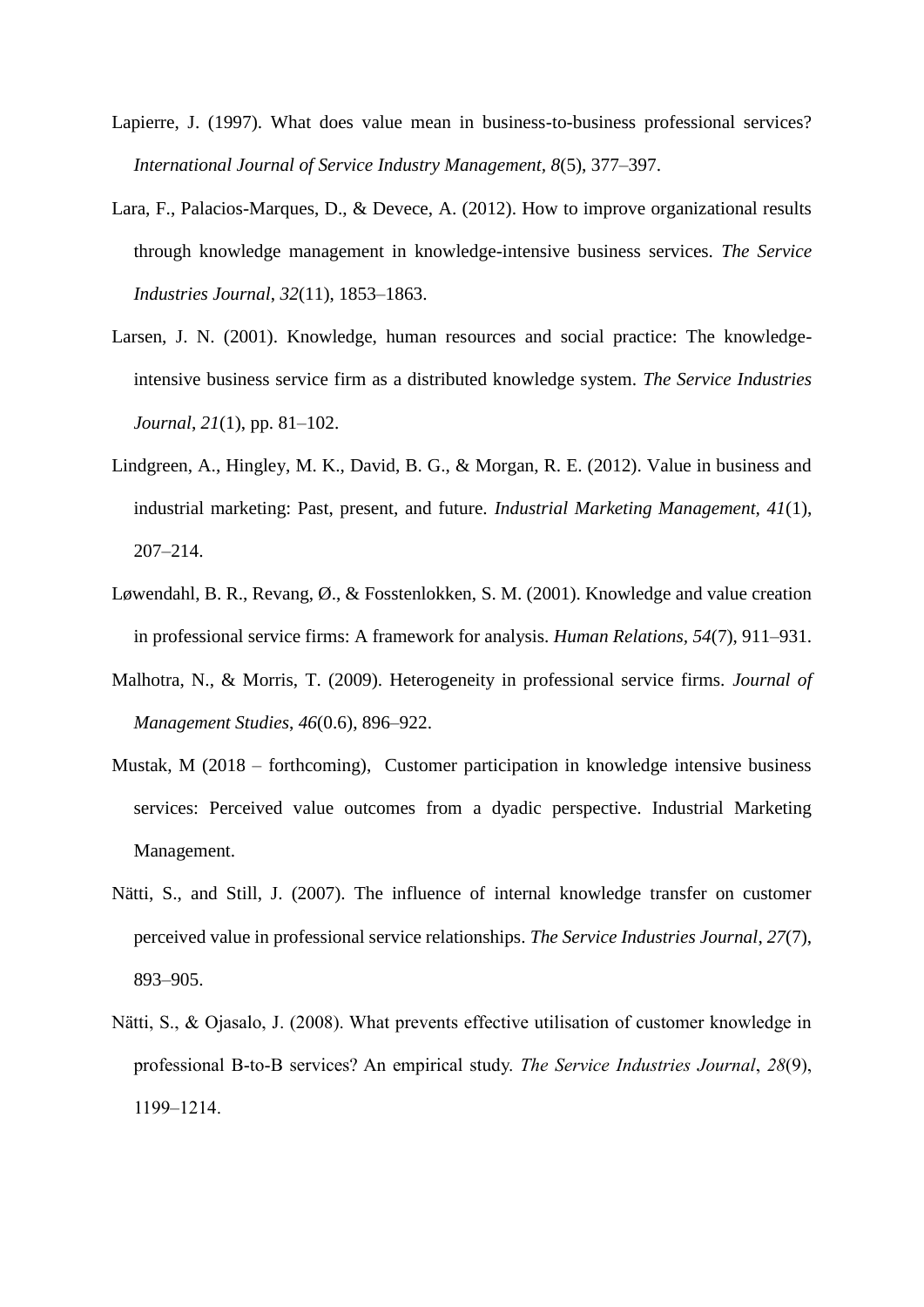- Nätti, S., & Ojasalo, J. (2008b). Loose coupling as an inhibitor of internal customer knowledge transfer: Findings from an empirical study in B-to-B professional services. *Journal of Business & Industrial Marketing*, *23*(3), 213–223.
- Ojansivu, I., Alajoutsijärvi, K. and Salo, J. (2015) Business relationships during project afterlife: antecedents, processes, and outcomes. *Journal of Business & Industrial Marketing*, 30(5), 572-583,
- Ojasalo, J. (2001). Managing customer expectations in professional services. *Managing Service Quality*, *11*(3), 200–212.
- Olavarrieta, S., & Friedmann, R. (2007). Market orientation, knowledge-related resources and firm performance. *Journal of Business Research*, *61*, 623–630.
- Patala, S., Jalkala, A., Keränen, J., Väisänen, S., Tuominen, V., & Soukka, R. (2016). Sustainable value propositions: Framework and implications for technology suppliers. *Industrial Marketing Management*.
- Payne, A. F., Storbacka, K., & Frow, P. (2008). Managing the co-creation of value. *Journal of the Academy of Marketing Science, 36*, 83–96.
- Perrey, R., Johnston, A., Lycett, M., & Paul, R. (2004). Value propositions: A new conceptualisation for integration. *The Journal of Enterprise Information Management*, *17*(2), 142–163.
- Perry, C. (1998). Processes of a case study methodology for postgraduate research in marketing. *European Journal of Marketing*, *32*(9/10), 785–802.
- Preikschas, M.W., Cabanelas, P., Rüdiger, K., Lampón, J.F. (2017) "Value co-creation, dynamic capabilities and customer retention in industrial markets", *Journal of Business & Industrial Marketing*, Vol. 32 Issue: 3, pp.409-420.
- Rintamäki, T., Kuusela, H., & Mitronen, L. (2007). Identifying competitive customer value propositions in retailing. *Managing Service Quality*, *17*(6), 621–634.